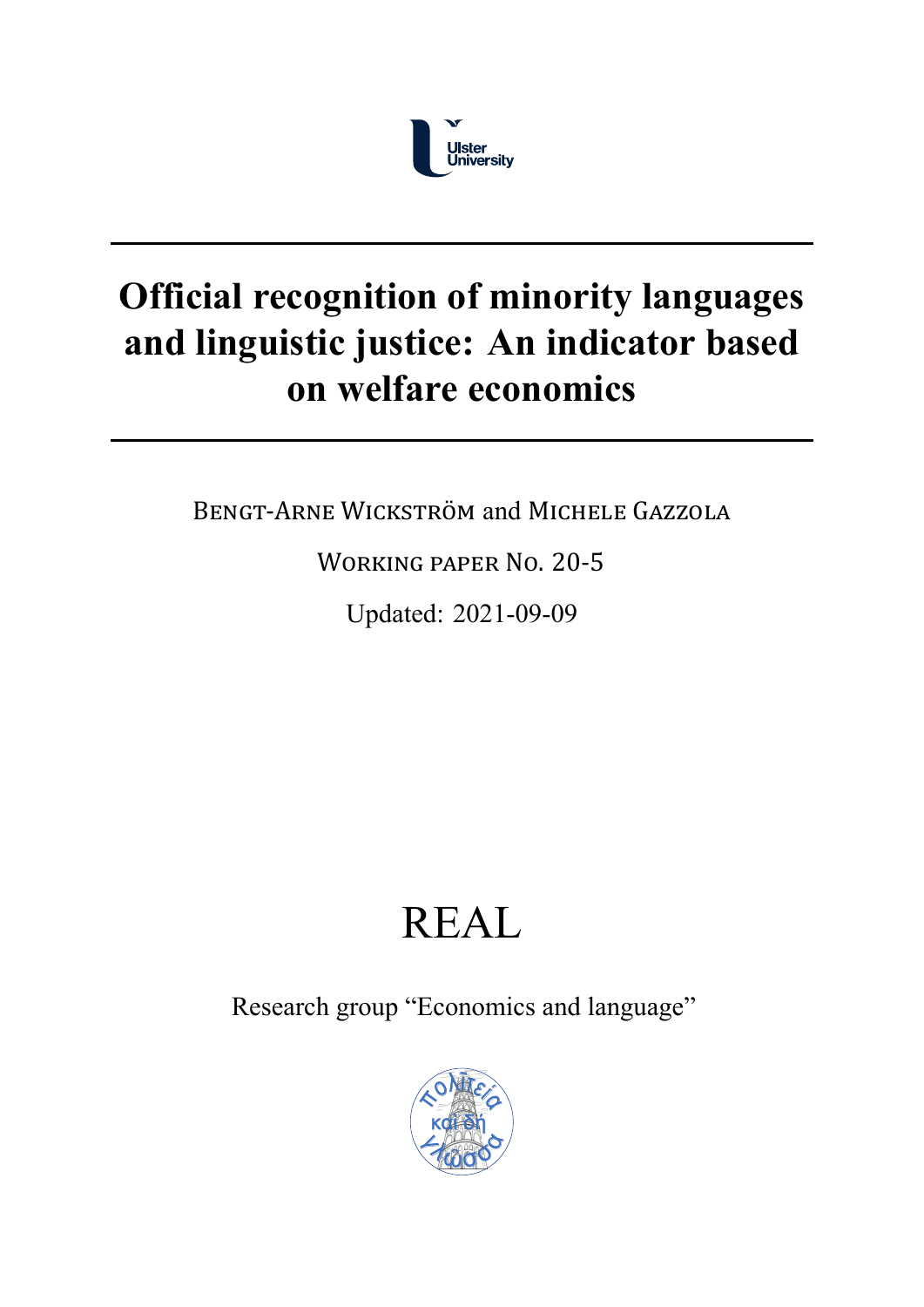### Official recognition of minority languages and linguistic justice: An indicator based on welfare economics

BENGT‐ARNE WICKSTRÖM\* and MICHELE GAZZOLA†

Updated: 2021-09-09

#### **Abstract**

We construct an indicator measuring the degree of linguistic (in)justice inherent in the non-recognition of official status of minority languages in given jurisdictions. The indicator is based on ideas from constitutional economics, and a specific form is found that lends itself to empirical work. The indicator depends on the critical value of the size of the minority for which costs and benefits of the language policy are equal, on the elasticity of the languagerelated good with respect to the number of beneficiaries of the policy, as well as on the size of the minority and the total size of the population in the jurisdiction. The indicator is illustrated with some examples from minority policy in Slovakia and Romania.

**Keywords:** Linguistic justice, constitutional economics, linguistic minorities, official language, language policy

\*Andrássy-Universität Budapest

Research group "Economics and language" (REAL) Email: *bengt-arne.wickstroem•andrassyuni.hu*

†Ulster University, Belfast Research group "Economics and language" (REAL) Email: *m.gazzola@ulster.ac.uk*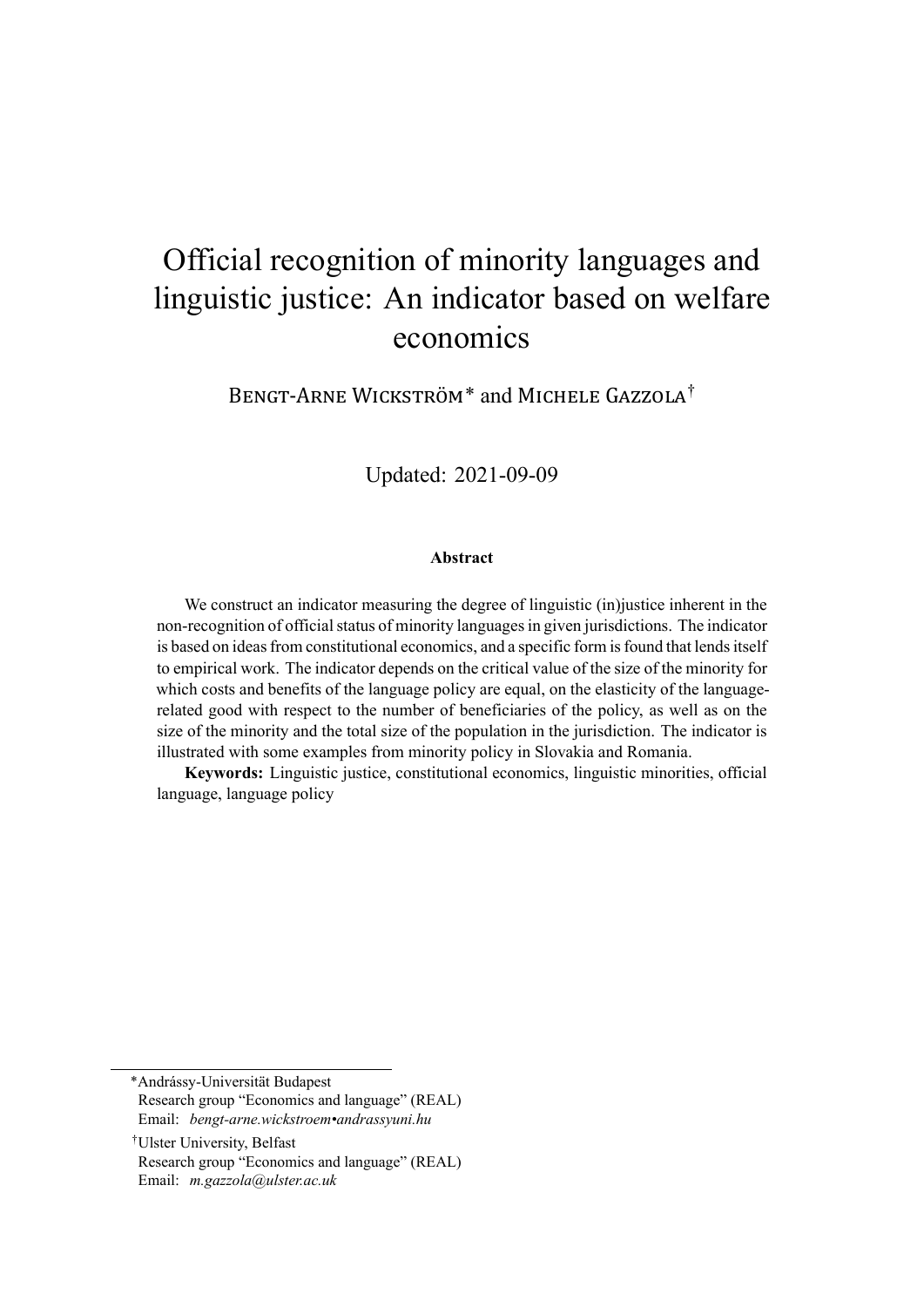#### <span id="page-2-1"></span>**1 INTRODUCTION**

Language policy is a form of public policy aimed at addressing questions of a political, social, economic or organizational nature that have a linguistic dimension. Language policy cannot be entirely avoided because government must use at least one language in the public administration in general as well as in public services that form part of modern welfare states. But the choice of which languages to use in a certain territory is not a neutral act if the population on a territory speaks different languages (MAY, [2005\)](#page-25-0). The government can decide to use exclusively the language of the majority or the language of a minority (e.g. in post-colonial contexts). The government can deny rights for minorities by imposing the majority language, but this can come at the price of resentment and disputes leading to conflict (LIU, BROWN, and DUNN, [2015\)](#page-25-1). At the other extreme, it can grant very extensive rights to minorities who, however, may have little incentive or interest in learning and using the majority language. This in turn can lead to parallel societies within a country, thus undermining cohesion and stability (DEEN and ROMANS, [2018](#page-24-0)). Beyond traditional territorial minorities, there are also groups of speakers who are lawful resident in a country as a result of migration. These people are not necessarily proficient in the official language, and at least initially may find it difficult to make themselves understood, e.g. in hospitals or courts.

This article starts from the observation that different language-policy measures are different in nature and have different cost structures (GAZZOLA, TEMPLIN, and WICKSTRÖM, [2018\)](#page-24-1) . Providing a website in two languages entail the same production costs irrespective of the number of visitors and the size of a territory, while the costs of providing bilingual road signs depend on the size of the relevant territory. The costs of providing bilingual schools depend both on the size of the territory and the size of the population.<sup>[1](#page-2-0)</sup> The protection and promotion of minority languages include the concrete provision by the public sector of goods and services in the minority language in addition to the majority one. These goods and services entail costs that depend on the size of the minority and the nature of the good itself. For this reason, many countries have defined thresholds below which it is not viable or too expensive to provide goods and services in the minority languages. This threshold is always context-dependent, and it is defined either as an absolute number of speakers or in percentage terms. For example, the US federal equality legislation mandates that the threshold for the use of minority languages in federal services is 10 000 people; in Finland, a variety of public services is guaranteed in municipalities where at least 3 000 persons (or 8% of the population) are members of a minority (SUOMEN TASAVALTA/ REPUBLIKEN FINLAND, [2003](#page-26-0)); in Canada, the threshold for access to federal public services in both English and French in big cities is 5 000 individuals, while other public services are provided in additional languages where there are sufficient concentrations of indigenous people or immigrants (UNITED NATIONS SPECIAL RAPPORTEUR ON MINORITY ISSUES, [2017\)](#page-26-1). In Austria, public authorities are obligated to use a minority language in their relations with minority speakers in a jurisdiction if the minority population is at least 10 percent of the total population (IRYNA ULASIUK and HADÎRCĂ, [2018](#page-26-2)), while this percentage is 20 in Romania (ROMÂNIA, [2001\)](#page-26-3) and 15 in Slovakia (SLOVENSKÁ REPUBLIKA/SZLOVÁK KÖZTÁRSASÁG, [2012\)](#page-26-4).

<span id="page-2-0"></span><sup>&</sup>lt;sup>1</sup> It is worth noting that the study of the cost structure of language-related publicly-provided goods is relevant in the study of the cost-effectiveness of language policy. On cost-effectiveness analysis of policies aimed at supporting minority languages, see GRIN and VAILLANCOURT ([1999\)](#page-24-2), and GRIN, MORING, GORTER, HÄGGMAN, Ó RIAGÁIN, and STRUBELL ([2002\)](#page-24-3).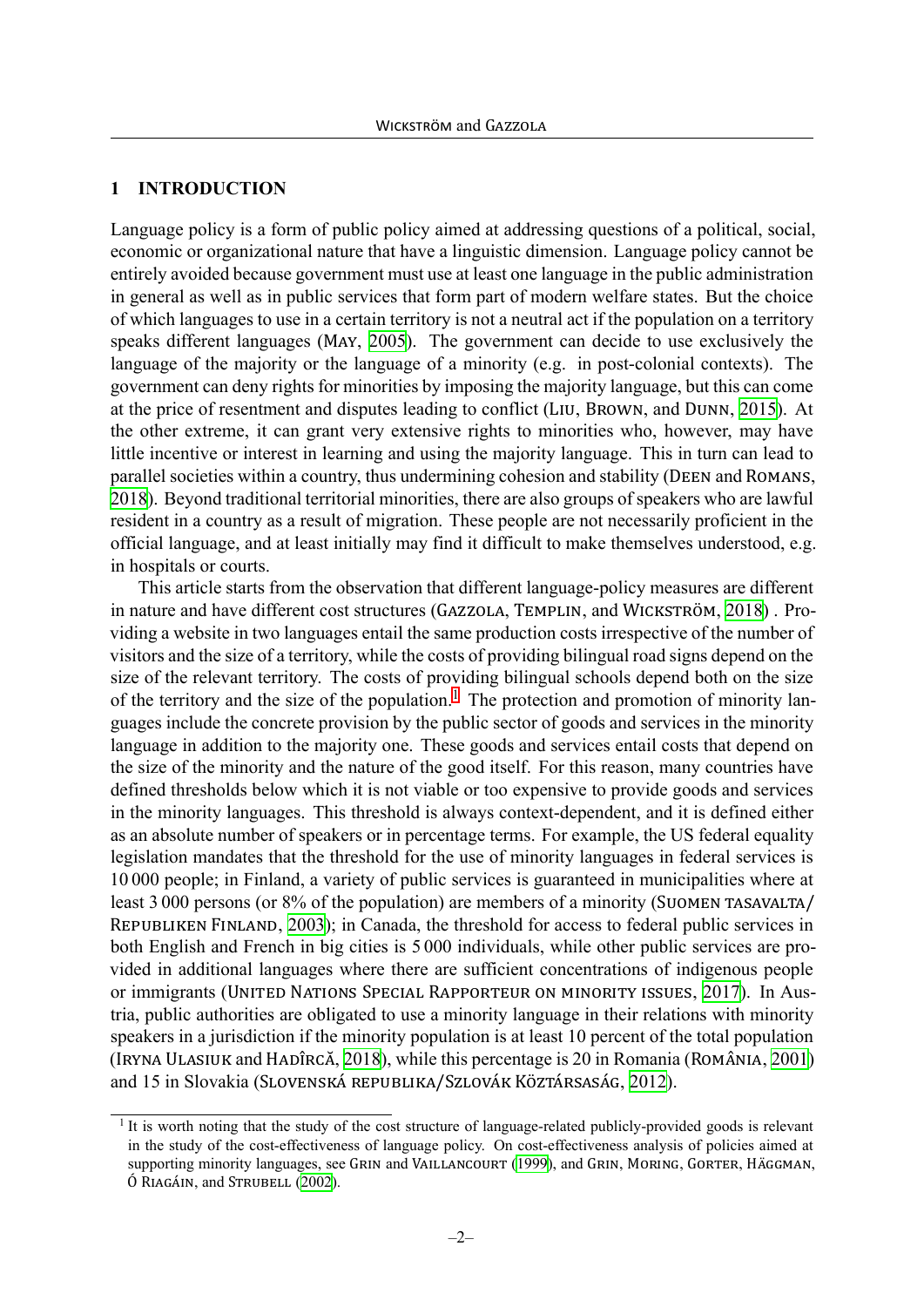Thresholds based on percentages can lead to contradictory results (WICKSTRÖM, [2020b\)](#page-27-0) whereas thresholds based on the absolute numbers of speakers are a consistent instrument for planning language policy in support of minorities. The problem, of course, is determining the threshold. In this article, we define justice as a compromise between equity and efficiency and develop an indicator for linguistic justice that can be used for comparative analyses. Equity, in its extreme form, requires that all languages on a territory be treated equally no matter the costs; efficiency requires that bilingual services be provided only when the provision costs are at most equal to the benefits for the beneficiaries. In this view, a society that does not provide linguistic recognition to minorities when benefits exceed costs is unduly discriminating against minorities, while a society that provides recognition to a minority when the costs of the policy exceed the perceived benefits shows solidarity with the minority. The degree of solidarity can be ranked on an ordinal scale, defining thresholds that are lower the higher is the degree of solidarity in society.

This article contributes to language policy and planning, linguistic justice, and indicator design from a quantitative and empirical point of view. The moral and legal foundation of minority rights are the object of a substantial literature in political theory and philosophy<sup>[2](#page-3-0)</sup> and in legal studies<sup>[3](#page-3-1)</sup>. This falls outside the scope of this essay. In recent years, the term "linguistic justice" has gained currency referring to the study of the political, economic and social inequalities associated with linguistic diversity as well as to the study of the normative and legal principles justifying (or not) policy interventions to protect minority languages or to promote a common *lingua franca*, or a mix of the two. This debate is certainly rich and stimulating, but often it remains at an abstract and theoretical level. Research has not yet addressed the question of how to measure, compare, and evaluate linguistic justice in the promotion and protection of minority languages. This article aims at responding to this need by designing a quantitative indicator based on welfare economics to measure the level of practical recognition of minority languages in society. This indicator can be used to compare language policies in different countries, whereby showing which countries better engage in the protection and promotion of minority languages.

The article is organized as follows. In Section [2,](#page-4-0) we provide definitions and introduce some formal notation. Section [3,](#page-7-0) provides a short overview of contract theory based on the concept of social contract. In Section [3.1,](#page-8-0) the ideas of constitutional economics are applied to the possible introduction of language rights, and a specific formulation is discussed, relating the introduction of language rights for a minority of size  $n$  to the degree of risk aversion of the individuals behind a veil of ignorance. This is seen as inequality aversion in a welfare-function interpretation in Appendix [B,](#page-21-0) and in Section [4](#page-11-0) an indicator of justice is suggested directly related to this inequality aversion. This is developed into an indicator of official recognition in Section [5](#page-12-0). Some properties and related indicators are discussed in Sections [5.1](#page-13-0) and [5.2](#page-14-0). In Section [6](#page-15-0) we apply the indicator to some jurisdictions in Slovakia and Transylvania (Romania). Section [7](#page-20-0) concludes the essay.

<span id="page-3-0"></span><sup>2</sup> See KYMLICKA and PATTEN [\(2003](#page-25-2)), VAN PARIJS ([2011](#page-26-5)), PATTEN ([2014](#page-25-3)). Extensive interdisciplinary overviews of the literature are provided in ALCALDE ([2018](#page-24-4)) and MORALES‐GÁLVEZ and RIERA‐GIL [\(2019](#page-25-4)).

<span id="page-3-1"></span><sup>&</sup>lt;sup>3</sup> See VARENNES ([2007\)](#page-26-6), MOWBRAY ([2012\)](#page-25-5), and SKUTNABB-KANGAS and PHILLIPSON [\(2016](#page-26-7)).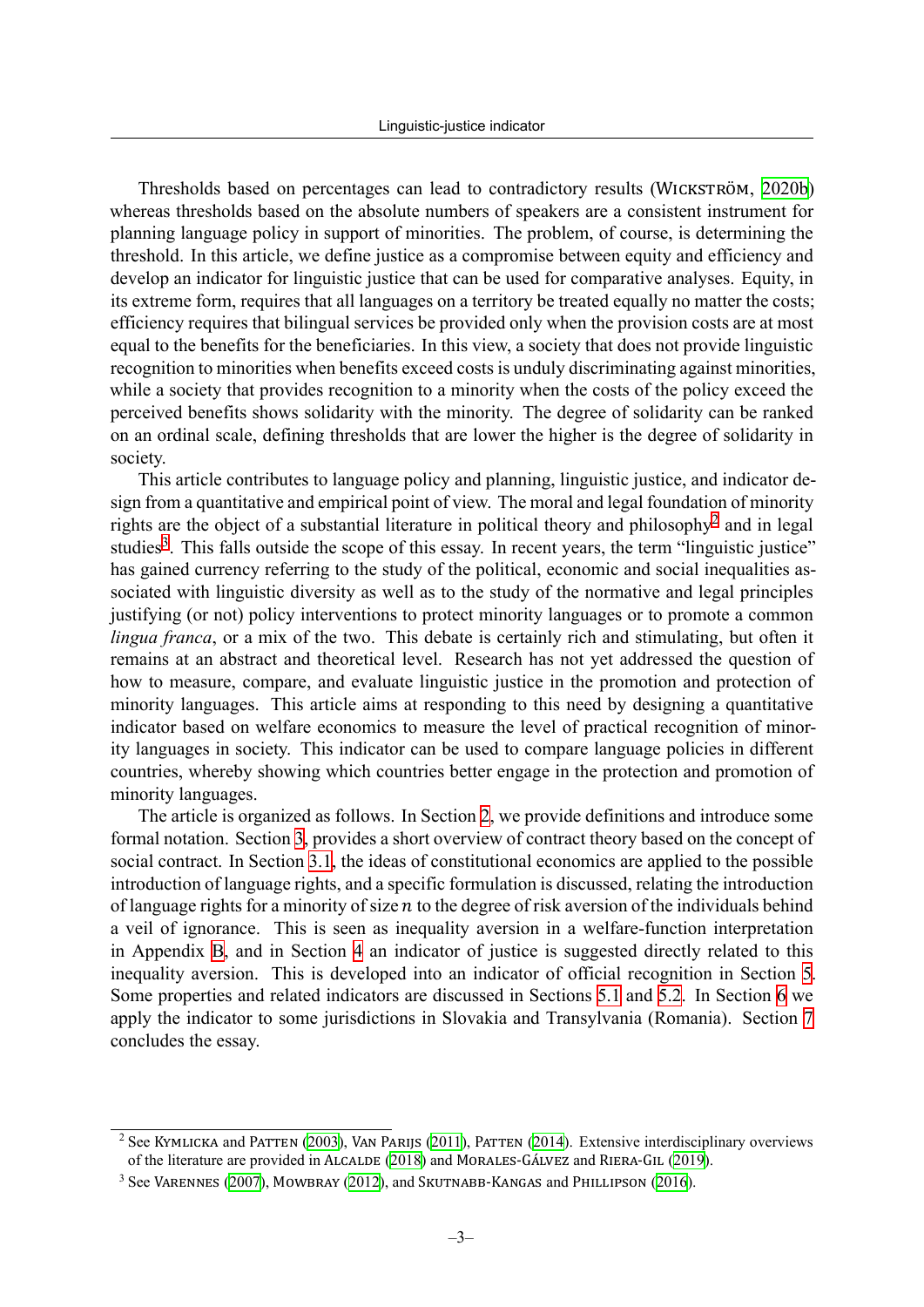#### <span id="page-4-0"></span>**2 MEASURING LINGUISTIC JUSTICE**

An indicator of justice resulting from language policies should be consistent and comparable between differently sized jurisdiction with different numbers of minorities of different sizes. In the tradition of liberal theories of justice, it should build on individual behavior, not collective entities. The indicator should respond positively to an increase in the number of individuals with rights, and it should be a tool for comparing differently sized jurisdictions.<sup>[4](#page-4-1)</sup> However, justice cannot be seen independently of costs; giving additional rights comes at the cost of reducing other activities. Giving the same rights to speakers of every single language in a jurisdiction would lead to equity (in some well-defined sense), but could make costs excessive. A lower limit for providing minority rights is when each beneficiary agrees that the *per capita* costs of the policy – if equally distributed over all individuals in the jurisdiction – exceed individual benefits; of course, for the members of the majority this is true for any costly provision, since (considering direct effects) they are not benefiting, only paying.[5](#page-4-2)

Given the size of the benefiting minority and the total costs of a planning measure, the *per capita* costs of implementing the language rights are lower in a big jurisdiction than in a smaller one. The provision of rights to a minority of given size in a small jurisdiction hence signifies a higher degree of solidarity than in a bigger jurisdiction. Consequently, not providing rights to a minority in a small jurisdiction is less of an infringement than not providing rights to a minority of the same size in a larger one. An indicator of linguistic justice should decrease with the size of the total population by given minorities without rights. Furthermore, it should decrease with the size of right-less minorities for given costs and given size of the majority; with increasing implementation costs due to an increase in the benefiting minority, this effect should be reduced. Finally, the indicator value should increase if the costs of providing the minority rights are shifted upwards.

This basic model was developed in WICKSTRÖM [\(2020a](#page-27-1)) on the basis of constitutional economics. Here, it is applied to ranking policy measures according to their degree of justice. Instead of asking if certain planning measures is just, we ask, how societies with different language policies should be ranked. Due to its basis in logically and analytically consistent theory incorporating crucial variables (population size, numeric size of linguistic minorities, costs and benefits of planning measures), concepts derived from the model, such as an indicator of justice, are also consistent with respect to these variables. To analyze the issue in detail, the concept of risk aversion (which can also be interpreted as inequality aversion) is associated with justice.

#### **2.1 NOTATION AND DEFINITIONS**

Given a number of different linguistic minorities, denoted by numbers  $i = 1, 2, ...$ , of size  $n_i$ , the size of the population in the jurisdiction not belonging to minority  $i$  is  $N_i$ , and the total population in the jurisdiction is  $P = n_i + N_i$ . Minority *i* as proportion of the total population is  $\alpha_i := n_i/P$ . The costs of planning measure m providing some language-related good(s) for

<span id="page-4-1"></span><sup>&</sup>lt;sup>4</sup> We do not discuss the issue of determining the borders between jurisdictions optimally in a given country. The manipulation of borders in order to suppress or promote a minority – gerrymandering – is, of course, also a matter of linguistic justice. See WICKSTRÖM [\(2020b](#page-27-0)).

<span id="page-4-2"></span> $<sup>5</sup>$  They could benefit indirectly if they have preferences for a just society or a taste for diversity as such. We ignore</sup> this possibility.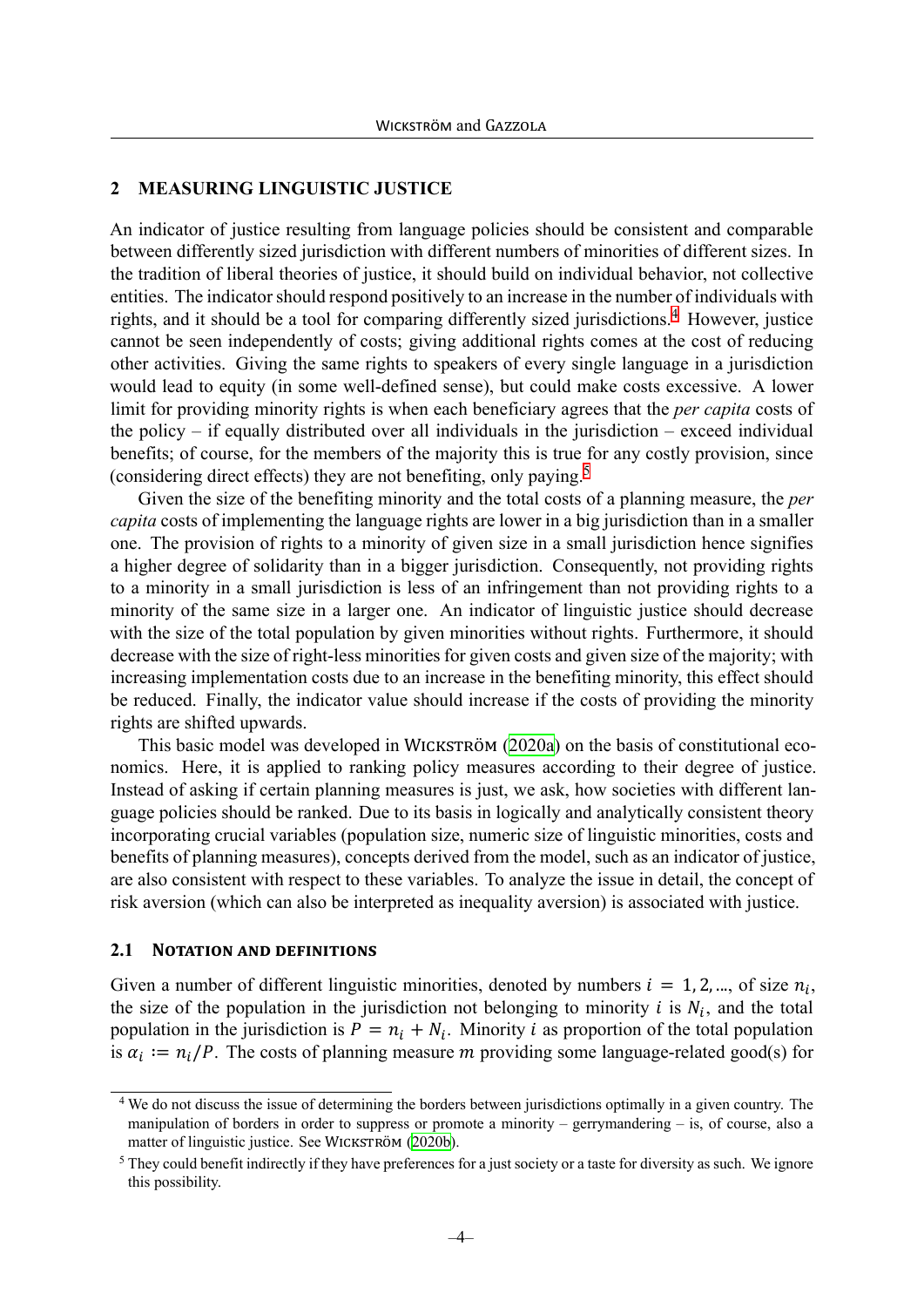a minority, are represented by a concave non-decreasing cost function,  $c_m(n_i)$ .<sup>[6](#page-5-0)</sup> The elasticity of the cost function on the interval  $[n^1, n^2]$  is defined as:

<span id="page-5-5"></span>
$$
\sigma_m(n^1, n^2) := \frac{c_m(n^1) - c_m(n^2)}{c_m(n^2)} \frac{n^2}{n^1 - n^2} \tag{2.1}
$$

If  $\sigma_m$  is zero on the relevant interval, the costs are constant for this range of values of *n* and the language-related good provided is perfectly non-rival on the interval. If the costs are proportional to the size of the minority,  $\sigma_m$  is one, and the good provided is a perfectly rival good.<sup>[7](#page-5-1)</sup> If the good provided is street signs in the minority language,  $\sigma$  is zero, since the costs are independent of the number of beneficiaries; if it is the right to contact and receive answers from the authorities in the minority language,  $\sigma$  is close to one, since the costs increase almost linearly with the number of inquiries which in turn is almost proportional to the number of beneficiaries. If the cost function displays fixed costs and proportional variable costs,<sup>[8](#page-5-2)</sup> then  $\sigma(n^1, n^2)$  is a constant for different values of  $n^1$  and increasing in  $n^2$ , ranging from zero in the case of no variable costs to one in the case of no fixed costs. The average imputed value (in monetary terms) of the provision of a language-related good  $m$  to a member of the benefiting minority is the same for all minorities in the jurisdiction and set equal to  $b_m$ .<sup>[9](#page-5-3)</sup> The size of a minority for which the sum of the individual propensities to pay for the measure,  $nb_m$ , equals the costs of provision,  $c_m(n)$ is written  $n_m^*$  and found as the solution to equation:

$$
b_m = \frac{c_m(n_m^*)}{n_m^*} \tag{2.2}
$$

This is the minimal size of the minority for the measure to be efficient. From now on we will only write the foot-scripts representing a specific minority  $(i)$  and planning measure  $(m)$  when necessary.

The language policy is financed over taxes. We define two polar tax schemes:

DEFINITION 2.1 (**Full solidarity**): The costs of the language-related goods profiting a minority are equally divided among all individuals:  $t^s = \frac{c(n)}{n}$  $\boldsymbol{P}$ 

and

DEFINITION 2.2 (Full equivalence):<sup>[10](#page-5-4)</sup> The costs are directly attributed to the beneficiaries:  $t_n^e = \frac{c(n)}{n}$  $\frac{(n)}{n}$ ,  $t_N^e = 0$ . (The foot script *N* refers to a typical individual not

<span id="page-5-0"></span><sup>&</sup>lt;sup>6</sup> The cost function will in general be different for different jurisdictions. It would, for instance, depend on the geographical size of the jurisdiction.

<span id="page-5-1"></span><sup>7</sup> See WICKSTRÖM, TEMPLIN, and GAZZOLA [\(2018](#page-27-2)) for a discussion of the properties of language-related goods.

<span id="page-5-2"></span><sup>&</sup>lt;sup>8</sup> This comes close to the situation in many countries, where official recognition implies street and other signs in the minority language and the right to communicate with the authorities in it. The signs represent fixed costs and the communication with the authorities approximately causes linear variable costs.

<span id="page-5-3"></span><sup>&</sup>lt;sup>9</sup> The value of  $b_m$ , as a rule, depends on which policy measures are implemented, since many language-related goods are complements or substitutes. Since we are concentrating on one single measure in this essay, this complication can here be safely ignored.

<span id="page-5-4"></span> $10$  In taxation theory, the equivalence principle means that taxes/fees collected for a certain activity at least cover the costs of the activity. Equivalence then signifies that the costs of a policy measure are covered by the additional tax revenue raised due to the measure, and that the distribution of the taxes is such that no tax payer objects to the introduction of the measure; it is a Pareto improvement. Often, as in our case, the distributional aspect is just a *Gedankenexperiment*.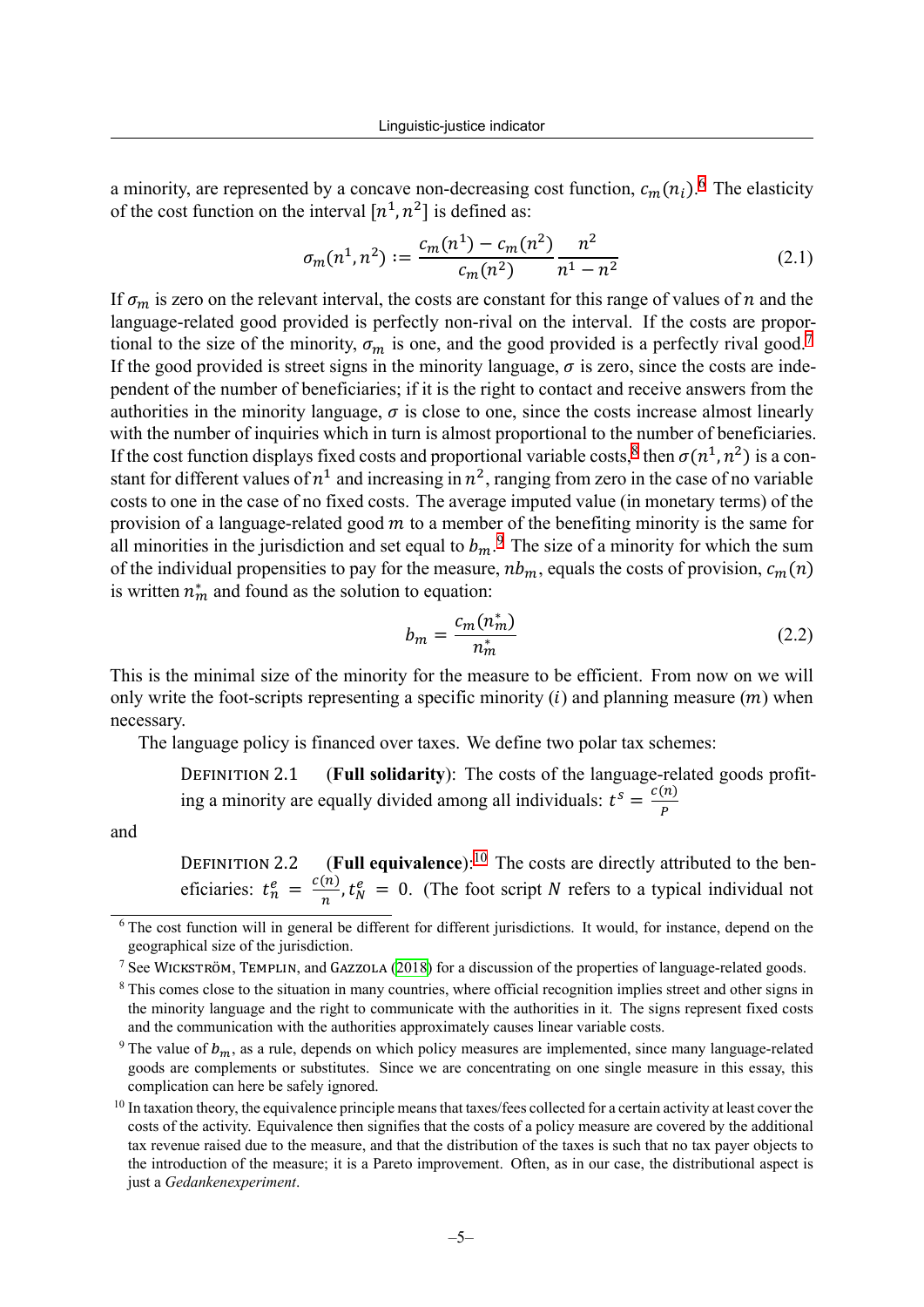belonging to the minority under consideration and  $n$  to a typical member of this minority. $^{11}$  $^{11}$  $^{11}$ )

Under the assumption that  $b$  correctly reflects the preferences of the members of the minority, in the first case, an average member of the minority will prefer the language-related good to a situation without it and lower taxes (or be indifferent) if and only if:

<span id="page-6-1"></span>
$$
b \ge t^s = \frac{c(n)}{P} \Rightarrow P \ge \frac{c(n)}{b} = n^* \frac{c(n)}{c(n^*)}
$$
 (2.3)

In the second case, the average minority member will prefer language rights including the tax (or be indifferent) if and only if:

<span id="page-6-3"></span>
$$
b \ge t_n^e = \frac{c(n)}{n} \Rightarrow n \ge \frac{c(n)}{b} \Rightarrow n \ge n^* \tag{2.4}
$$

Using expression [2.1](#page-5-5) we define:

$$
n^{0} := \frac{c(n)}{c(n^{*})} n^{*} = \sigma(n, n^{*}) n + [1 - \sigma(n, n^{*})] n^{*}
$$
 (2.5)

and rewrite equation [2.3](#page-6-1) as:

<span id="page-6-4"></span>
$$
P \ge n^0 = \sigma(n, n^*)n + [1 - \sigma(n, n^*)]n^*
$$
\n(2.6)

The two polar cases are characterized by two simple expressions: full solidarity implies rights for the minority language if  $P \geq n^0$  and full equivalence if  $n^* \leq n \leq P$ ). We will, from now on, write  $\sigma(n, n^*)$  simply as  $\sigma$ . We will take these extremes to define the range of an indicator of official status: if a language with more than  $n^*$  speakers in a jurisdiction does not have official recognition, efficiency is not respected and the value of the indicator of linguistic justice is zero. If the size of the total population P in the jurisdiction falls below  $n^0$  (which is less than  $n^*$ since  $n_i < P$ ), the value of the indicator becomes one even if the minority language is without official recognition. If the total population is above  $n^0$ , and a minority with  $n_i > 0$  is without rights, the index should be less than one. The benchmark value  $n^*$  – and, hence, also the derived value  $n^0$  – is often in practice determined externally by the evaluator. This value is crucial to the construction of an indicator of linguistic justice and should be determined by estimating the costs of providing the language-related good and the propensities to pay of members of linguistic minorities.<sup>[12](#page-6-2)</sup> The sizes of the resulting indicators will, of course, be influenced by the size of  $n^*$ .

<span id="page-6-0"></span> $11$  A majority does not necessarily exist. The situation can be that of the European Union with no majority language, or of Switzerland or Spain with a clear majority and several minorities, or of Wales with only one important minority.

<span id="page-6-2"></span><sup>&</sup>lt;sup>12</sup> The fact that in practice the value of  $n^*$  has to be determined *ad hoc* is, of course a weakness, but it is no more significant than the weakness that is found in the *ad hoc* choices of indicators or *ad hoc* manners of aggregating indicators in, say, a linear fashion. As a matter of fact, the theoretical considerations behind  $n^*$  make it a less arbitrary in principle measurable element. There is a theoretical basis for the concept and an intuitive idea of the strengths and weaknesses inherent in its determination. Behind other concepts, a good theoretical foundation is often absent, and the degree of *ad hoc*-ness is considerably higher.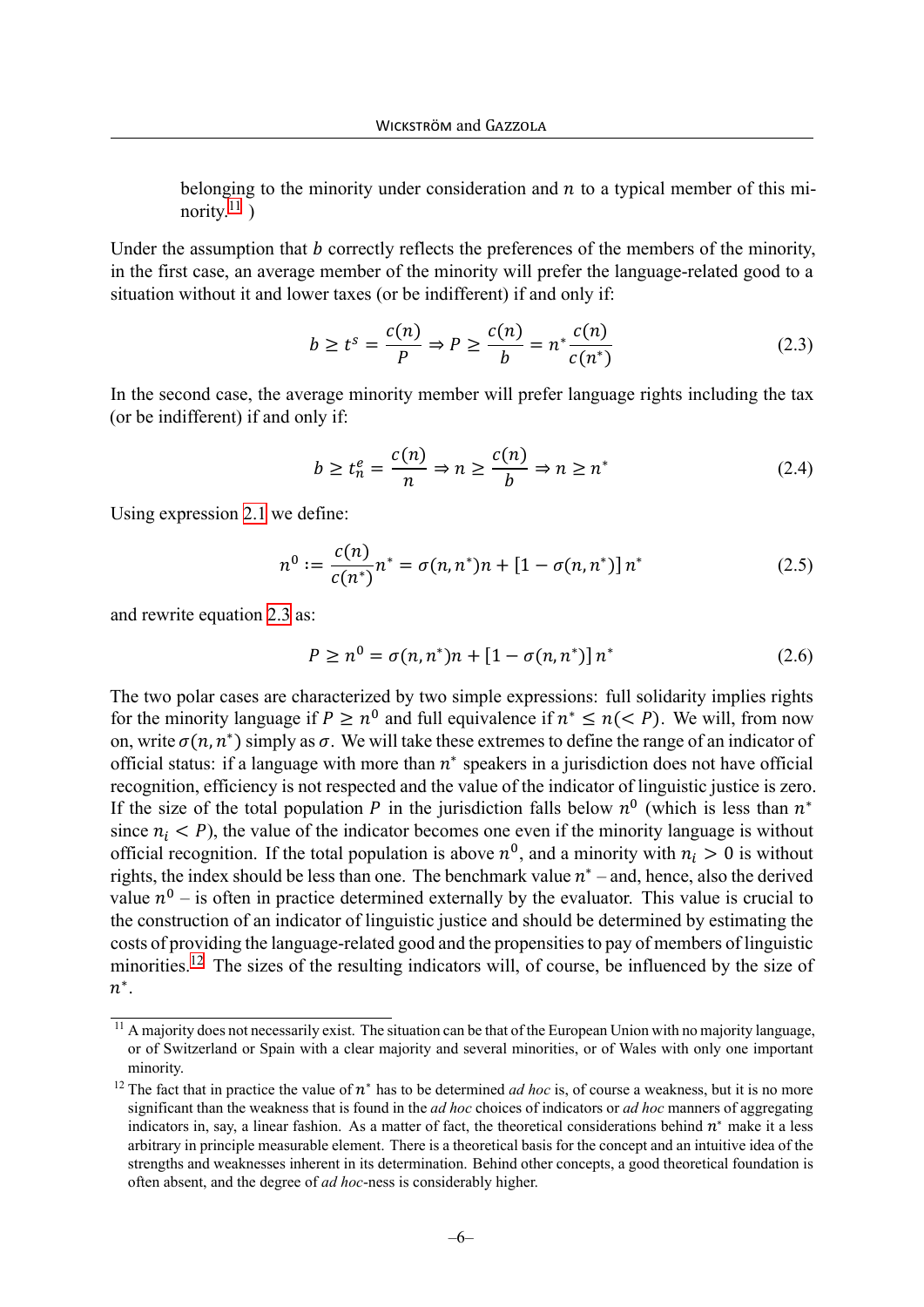<span id="page-7-1"></span>TABLE 2.1 Just rights under full solidarity ( $fs$ ) and full equivalence ( $fe$ ) with constant elasticity  $\sigma$  and variable  $n^*$  as well as with constant  $n^*$  and variable elasticity  $\sigma$ .  $P = 150$ ,  $n = 50$ , and  $b = 10$ ;  $\kappa$  and  $\lambda$  are given by the provision technology of the measure.  $\sigma$  is determined by the technology and  $n^*$  by the interaction of costs and benefits. (A "+" indicates that introducing rights is justified and a "−" that the introduction cannot be justified by arguments based on justice.)

| λ   | κ     | $\sigma$ | $\boldsymbol{n}$ | $n^*$ | $n^0$ | fs     | f e   |
|-----|-------|----------|------------------|-------|-------|--------|-------|
| 5.0 | 250   | 0.50     | 50               | 50    | 50.0  | $\div$ | $\pm$ |
| 5.0 | 500   | 0.50     | 50               | 100   | 75.0  | $^{+}$ |       |
| 5.0 | 1000  | 0.50     | 50               | 200   | 125.0 | $+$    |       |
| 5.0 | 20000 | 0.50     | 50               | 400   | 225.0 |        |       |
| 0.0 | 2000  | 0.00     | 50               | 200   | 200.0 |        |       |
| 2.5 | 1500  | 0.25     | 50               | 200   | 162,5 |        |       |
| 5.0 | 1000  | 0.50     | 50               | 200   | 125.0 | $^{+}$ |       |
| 7.5 | 500   | 0.75     | 50               | 200   | 87.5  | $\pm$  |       |

In general, the smaller is  $\sigma$ , the smaller is the critical size of the minority in the full-solidarity case for a given value of  $n^*$ . This follows since for any  $n < n^*$  the costs of providing the right will positively depend on  $\sigma$ . In order to provide a feeling of the significance of the various parameters, table [2.1](#page-7-1) illustrates the dependence of just policy measures according to our two polar criteria for different values of  $\sigma$  and  $n^*$ . The cost function is  $c(n) = \kappa + \lambda n$ . The elasticity then becomes  $\sigma = \lambda/b$  and the critical value for efficiency  $n^* = \kappa/(b - \lambda)$ . Table [2.1](#page-7-1) shows that both criteria for justice give the same result if  $n^*$  is small enough or big enough. and the criteria agree if the elasticity is small enough. However, for the interesting cases the two criteria disagree. In order to construct a continuous indicator with the end-point properties discussed, we turn to elementary constitutional-economics theory.

#### <span id="page-7-0"></span>**3 ELEMENTARY WELFARE ANALYSIS MOTIVATING THE INDICATOR**

Many approaches to justice and constitutional economics build on ideas of social contract.<sup>[13](#page-7-2)</sup> In short, in an "original position" individuals regard the world not knowing which position they will occupy in it and then choose the rules of society and distributions of resources they prefer.

<span id="page-7-2"></span> $13$  The discussion in this section of choosing just rights closely follows WICKSTRÖM ([2020a](#page-27-1)).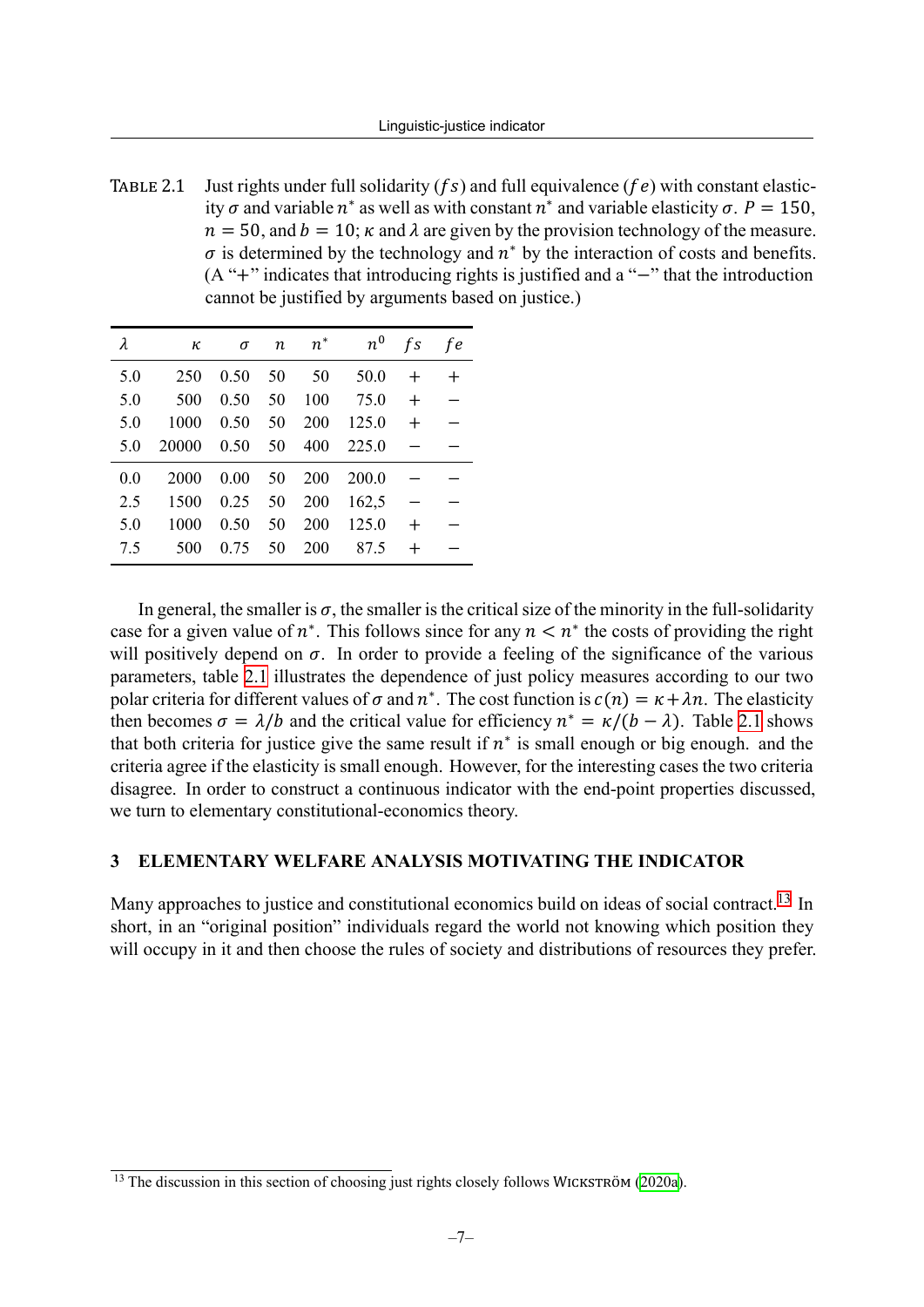RAWLS ([1971\)](#page-26-8) visualizes the imaginary process as choosing behind a "veil of ignorance".<sup>[14](#page-8-1)</sup> One type of society might be one where a linguistic minority has no rights and the taxes are low, since one does not have to pay for providing minority rights; another type of society is one where the minority has extensive rights and the taxes are correspondingly high. Apply the lottery interpretation: in the first lottery an individual will with probability  $n/P = \alpha$  end up in the minority and have no rights but a high explicit income and with probability  $N/P = 1 - \alpha$ become a member of the majority with rights and a high explicit income; in the second lottery, the individual with probability one receives rights and a lower explicit income.<sup>[15](#page-8-2)</sup> The question is which lottery an individual in the original position would prefer. This depends on her risk attitude, on the value attributed to language rights, and on the costs of introducing those rights.

#### <span id="page-8-0"></span>**3.1 APPLYING THE CONCEPT TO LANGUAGE RIGHTS**

Table [3.1](#page-8-3) illustrates the situation with one minority of size  $n$ , indicated by foot script  $n$ ; a majority of size N with foot script N. In society/lottery one,  $S<sup>1</sup>$ , the minority is without rights, and the individuals have implicit incomes  $e_n^1$  and  $e_N^1$ , respectively. A typical member of the minority will have general income  $e^g$  and pay general tax  $t^g$ . A majority member has the same net income, but enjoys language rights in her language with an implicit value  $b$ . In society/lottery zero,  $S^0$ , everyone has the same rights and implicit income  $e^0$  (general income less general tax plus the value of language rights and less the specific tax for the rights of the minority).[16](#page-8-4) The general income,  $e^g$ , and general tax,  $t^g$ , are independent of the allocation of minority rights.

| Probability              | $S^0$                                                                                                                          | $S^1$                         | $S^0 - S^1$                     |
|--------------------------|--------------------------------------------------------------------------------------------------------------------------------|-------------------------------|---------------------------------|
|                          | Minority $\alpha = \frac{n}{p}$ $e^0 = e^g + b - \frac{c}{p} - t^g$                                                            | $e_n^1=e^g-t^g$               | $\Delta e_n = b - \frac{c}{p}$  |
|                          | Majority $1 - \alpha = \frac{N}{P}$ $e^0 = e^g + b - \frac{c}{P} - t^g$                                                        | $e_N^{\mathbbm{1}}=e^g+b-t^g$ | $\Delta e_N = -\frac{c}{p} < 0$ |
| Expected implicit income | $\bar{e}^0 = e^g + b - \frac{c}{p} - t^g$ $\bar{e}^1 = e^g + b\frac{N}{p} - t^g$ $\Delta \bar{e} = b\frac{n}{p} - \frac{c}{p}$ |                               |                                 |

<span id="page-8-3"></span>TABLE 3.1 Choice between societies behind a veil of ignorance.

<span id="page-8-1"></span><sup>&</sup>lt;sup>14</sup> The basic idea goes back at least as far as to the Greek philosophers (PLATO, [-395 \[1888, 1980\]](#page-26-9)), and can be found in, among others, HOBBES [\(1651\)](#page-25-6), ROUSSEAU ([1762\)](#page-26-10), and KANT [\(1797](#page-25-7)). In modern times, the concept has especially come to be associated with RAWLS ([1971\)](#page-26-8), but is very much present in the foundations of constitutional economics, for instance, BUCHANAN and TULLOCK ([1962](#page-24-5)) and BUCHANAN [\(1987\)](#page-24-6). The idea can be formalized as a choice between lotteries. The lottery interpretation fits very well with the axiomatic approach developed by HARSANYI ([1955\)](#page-25-8) and VICKREY ([1945](#page-27-3)). It is shown that if individual behavior is described with the help of a concave utility function of the type used to analyze individual behavior under uncertainty, see NEUMANN and MORGENSTERN [\(1944](#page-25-9)), then, under some general axioms, the social-welfare function introduced by BERGSON [\(1938](#page-24-7)) and SAMUELSON [\(1947](#page-26-11)), has to be a weighted sum of the individual utility functions. If the weights are set equal to  $1/P$  and the individual utility functions are identical for all individuals, the social-welfare function will evaluate the value of the (implicit) income distribution as if it were a lottery and each (implicit) income in the distribution a possible win with probability  $1/P$ . The implicit income is here the sum of all monetary and non-monetary incomes. Each lottery is, hence, a distribution of resources in society and all individuals are treated equally. That is, the probability to end up in any position in society is *a priori* the same.

<span id="page-8-2"></span><sup>&</sup>lt;sup>15</sup> The lottery is as a matter of fact degenerated into a situation of full certainty.

<span id="page-8-4"></span><sup>&</sup>lt;sup>16</sup> It is assumed that rights for the minority language carries no (positive or negative) explicit or implicit value for members of the majority.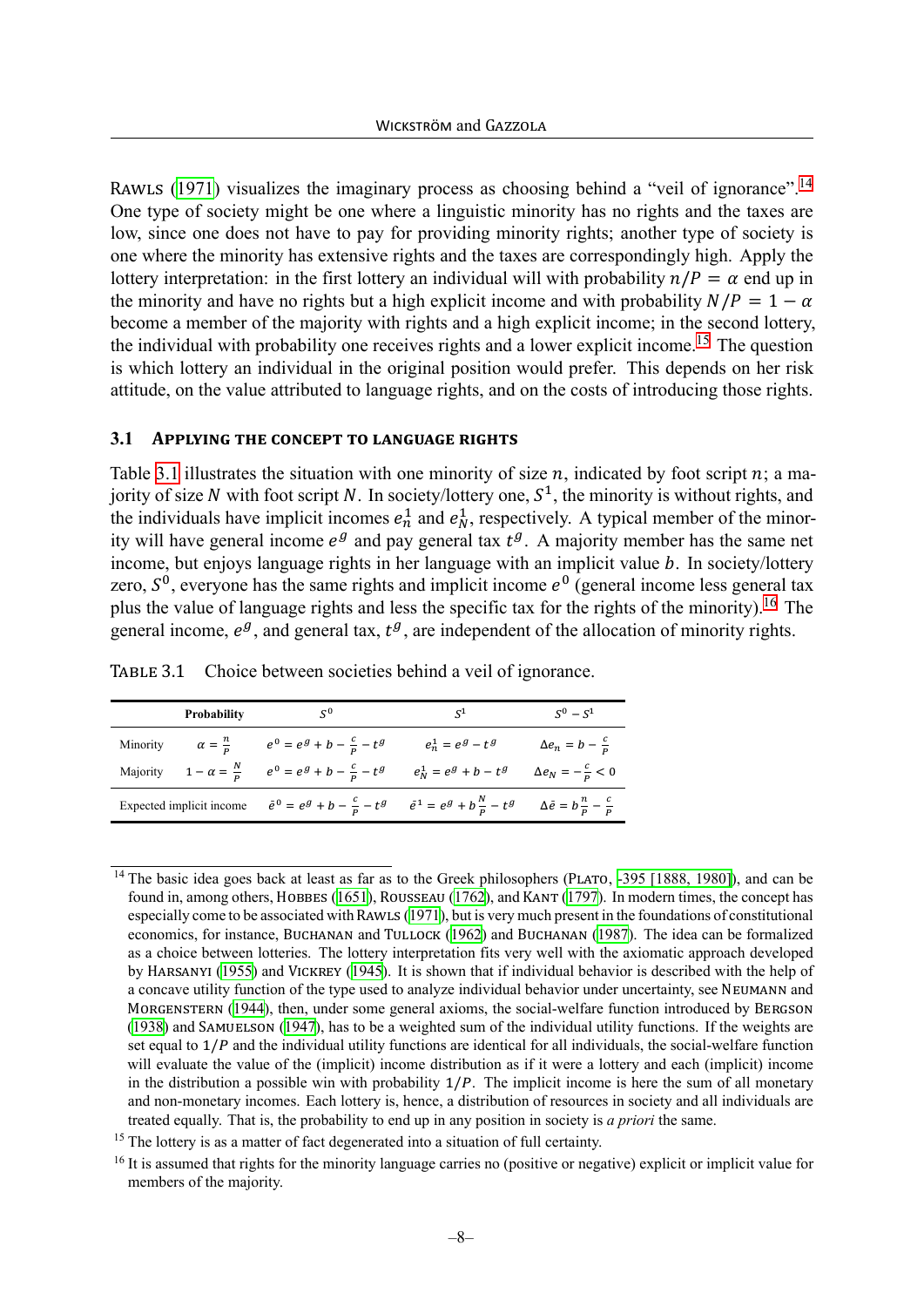The two conditions found in expressions [2.3](#page-6-1) and [2.4](#page-6-3) are easily derived. Since  $\Delta e_N$  is negative,  $S^1$  is the better society for the individuals belonging to the majority. If  $\Delta e_n$  is also negative,  $S<sup>1</sup>$  will be the better society also for individuals in the minority. That is,  $S<sup>1</sup>$  is a just society if:<sup>[17](#page-9-0)</sup>

$$
P \le \frac{c}{b} = n^* \frac{c(n)}{c(n^*)} = n^0 (\le n^*)
$$
\n(3.1)

Not introducing language rights for the minority is then just if  $P \leq n^0 (\leq n^*)$ .<sup>[18](#page-9-1)</sup>

Given that the individuals behind the veil of ignorance are risk averse, they like  $S^0$  because of its lack of uncertainty. Possible preferences for  $S<sup>1</sup>$  can only be explained if the expected income in  $S^1$  is higher than in  $S^0$ . In other words, if the expected implicit income in  $S^0$  is higher than or equal to that in  $S^1$ , then  $S^0$  must be the just society independently of the risk preferences behind the veil of ignorance, since it is both less uncertain (in fact perfectly certain) and has a higher (or equal) expected income. Hence, for  $n \ge c(n)/b = n^0$ ,  $S^0$  is just, that is, if  $n \ge \sigma n + (1 - \sigma)n^*$ , which is equivalent to  $n \ge n^{*}$ .<sup>[19](#page-9-2)</sup> We, hence, have two clear conditions: if  $n \geq n^*$ , it is a just policy to enact the policy measure. If  $P \leq n^0 (\leq n^*)$ , then it is a just policy not to give rights to the minority.

We are left with the intermediate cases:  $P > n^0$  and  $n < n^*$ . There is a trade-off between higher expected implicit income in  $S^1$  and less uncertainty in  $S^0$ . What the individual behind the veil of ignorance chooses depends on her risk attitude. If she is risk neutral, only the expected implicit income matters and  $S<sup>1</sup>$  will be chosen; if she is extremely risk averse, only the implicit income of the worst case will matter, and  $S^0$  will be chosen as the just society.<sup>[20](#page-9-3)</sup> Applying expected-utility theory, we attribute a concave utility function,  $u$  depending on implicit income, e, to the individuals. Compare the expected utilities of the lotteries:  $2<sup>1</sup>$ 

$$
EU^1 = \alpha u(e_n^1) + (1 - \alpha)u(e_N^1)
$$
  
\n
$$
EU^0 = u(e^0)
$$
\n(3.2)

The person behind the veil of ignorance will be indifferent between the two types of society for equal expected-utility values:

$$
\alpha u(e_n^1) + (1 - \alpha)u(e_N^1) = u(e^0)
$$
\n(3.3)

or:

$$
\frac{n}{P}\left[u(e^{0}) - u(e_{n}^{1})\right] = \frac{N}{P}\left[u(e_{N}^{1}) - u(e^{0})\right]
$$
\n(3.4)

We note that:

<span id="page-9-5"></span>
$$
e^{0} - e_{n}^{1} = b - \frac{c}{P} > 0
$$
\n
$$
e_{N}^{1} - e^{0} = \frac{c}{P} > 0
$$
\n(3.5)

<span id="page-9-0"></span><sup>&</sup>lt;sup>17</sup> Since *ex hypothesi*  $n < P$  and *c* is a concave non-decreasing function of *n*, it follows that  $n < n^*$  and, consequently,  $P \leq n^*$ .

<span id="page-9-1"></span> $18$  This is in accordance with Rawls' difference principle. Inequalities are acceptable if they improve the situation of the lowest ranked individual.

<span id="page-9-2"></span><sup>&</sup>lt;sup>19</sup> This corresponds to efficiency, since  $nb \geq c$ .

<span id="page-9-3"></span><sup>20</sup> The latter corresponds to Rawls' maximin principle.

<span id="page-9-4"></span><sup>&</sup>lt;sup>21</sup> The original axiomatic characterization of the expected-utility hypothesis can be found in NEUMANN and MOR-GENSTERN ([1944\)](#page-25-9).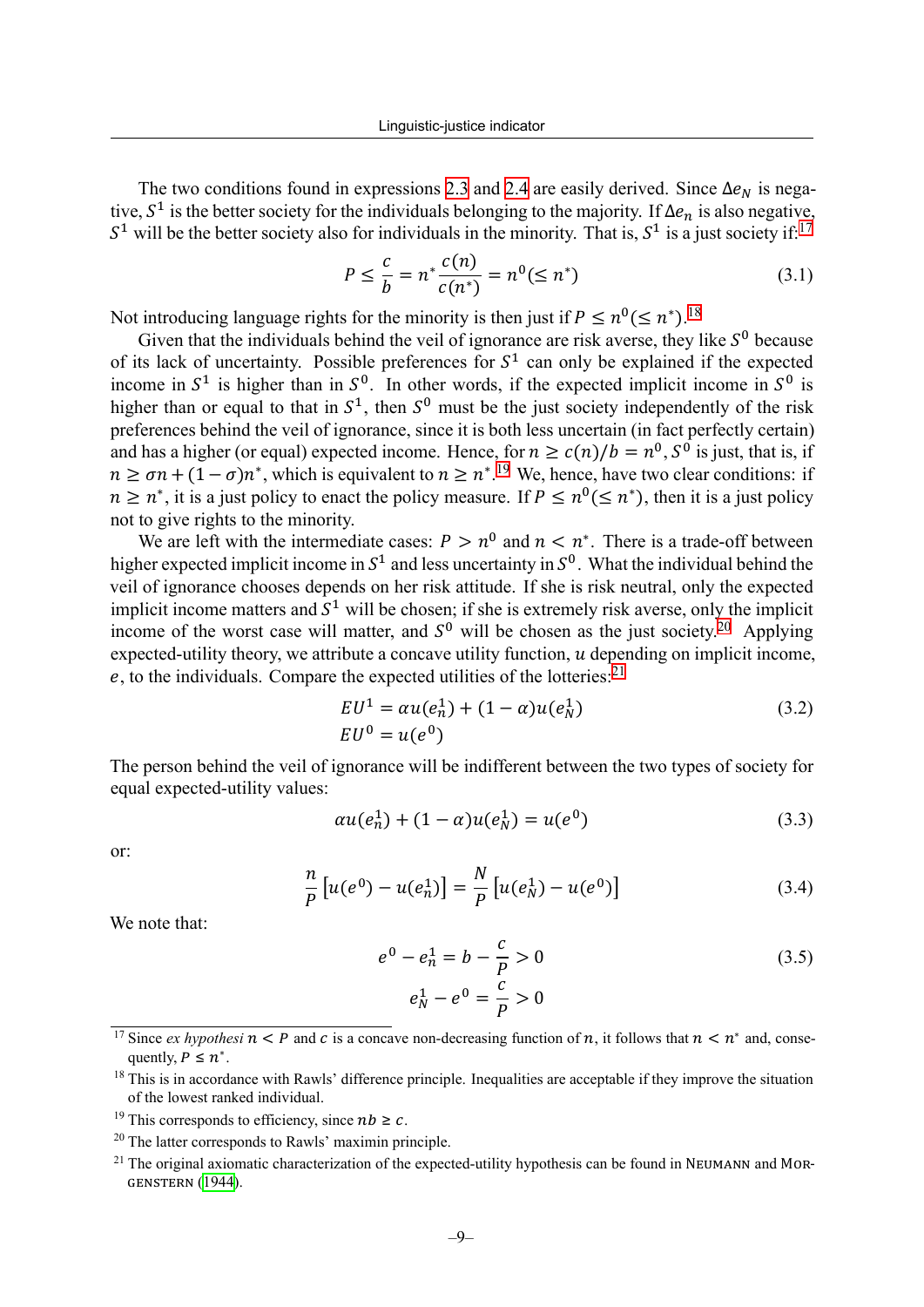Letting  $\beta_n$  be the average slope of u on the interval  $[e_n^1, e^0]$  and  $\beta_N$  on the interval  $[e^0, e_N^1]$ , we rewrite [3.4](#page-9-5) as:

$$
\frac{n}{P}\beta_n \left[ b - \frac{c}{P} \right] = \frac{N}{P}\beta_N \frac{c}{P}
$$
\n(3.6)

or:

<span id="page-10-1"></span>
$$
\frac{n}{n^0}\frac{P-n^0}{P-n} = \frac{\beta_N}{\beta_n} =: \beta
$$
\n(3.7)

Risk aversion means that u is a concave function; that is,  $\beta_N < \beta_n$ . The risk aversion is related to  $\beta_N/\beta_n$ . Denoted this fraction by  $\beta$ . We need to show that there exists a concave utility function parametrized by  $\beta$  and that  $\beta$  can be used as an indicator of concavity, which in the language of risk behavior is equal to a coefficient of risk aversion:

LEMMA 3.1 The utility function:

$$
u(y) = \frac{y - e_n^1}{y - e_n^1 + \beta(b_0 + e_n^1 - y)}
$$
(3.8)

of income y, parametrized by  $\beta$ ,  $b_0$ , and  $e_n^1$  has the properties:

1.  $u(y)$  is a von Neumann-Morgenstern utility function<sup>[22](#page-10-0)</sup> for any income y on the interval  $y \in [e_n^1, \infty)$ 

2.

$$
\frac{u(e_n^1 + b_0) - u(y)}{e_n^1 + b_0 - y} \frac{y - e_n^1}{u(y) - u(e_n^1)} = \beta \text{ for all values of } y \tag{3.9}
$$

3. As  $\beta$  increases on the interval (0, 1], the concavity of  $u$  decreases towards linearity for  $\beta = 1$ 

PROOF Trivial and the set of the set of the set of the set of the set of the set of the set of the set of the set of the set of the set of the set of the set of the set of the set of the set of the set of the set of the se

Note that the utility function is parametrized by  $b_0$ . As a matter of fact, it has been normalized to equal zero for  $y = e_n^1$  and to equal one for  $y = e_n^1 + b_0$ , i.e. on the endpoints of the range of possible implicit incomes without and with the measure if the propensity to pay for the measure is  $b_0$ . Due to this normalization, expression [3.7](#page-10-1) takes its simple form. For a different policy measure with a different  $b = \eta b_0$ , where  $\eta$  is defined as  $\eta := b/b_0$ , the expression is slightly more complicated: $23$ 

<span id="page-10-0"></span><sup>&</sup>lt;sup>22</sup> I.e. it can be used to analyze behavior under uncertainty and satisfies the expected-utility hypothesis. In other words, it is concave increasing in income  $y$ .

<span id="page-10-2"></span> $^{23}$  Any utility function parametrized by any value of  $\bm{b}$  would serve our purpose of constructing an indicator. The indicator resulting from any  $b$ , being an ordinal measure, would just be an order-preserving transformation of the indicator resulting from a different  $b$ . The crucial point is that the same utility function be used, i.e. the same  $b_0$  for all situations analyzed. Only then are the results comparable between different jurisdictions and different policy measures.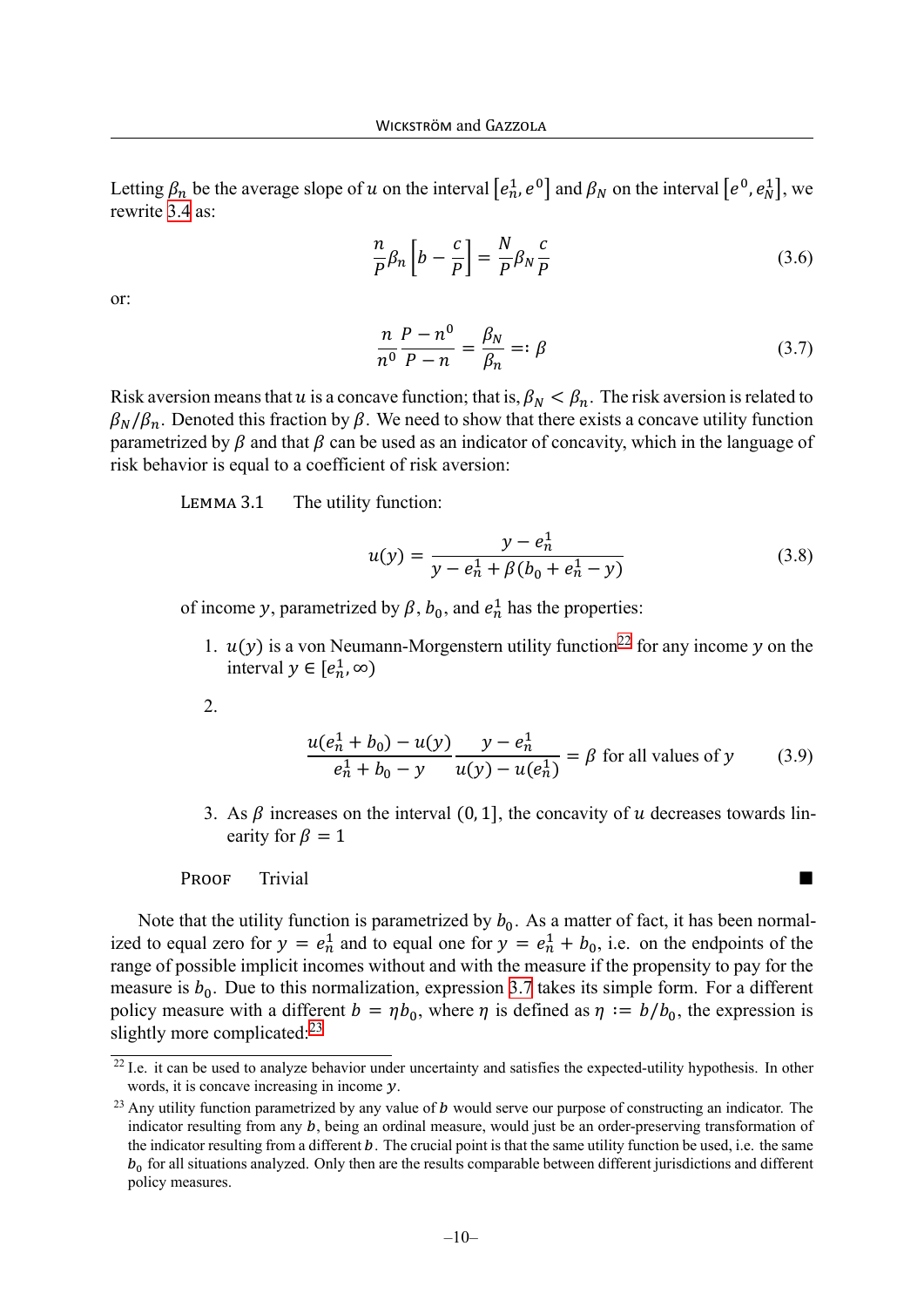LEMMA 3.2 Let the size of the population in the alternative case be  $P_a$ , the propensity to pay for a reference measure be  $b_0$  and the propensity to pay for an alternative measure  $b_a = \eta b_0$ . Equation [3.7](#page-10-1) then takes the form:

<span id="page-11-1"></span>
$$
\frac{n}{n_a^0} \frac{P_a - n_a^0}{P_a - n} = \frac{\beta}{\eta(1 - \beta) + \beta} \tag{3.10}
$$

A proof is given in Appendix [A.](#page-21-1)

The risk aversion (the concavity of the utility function) is decreasing in  $\beta$ .  $\beta = 1$  implies risk neutrality and expressions [3.7](#page-10-1) and [3.10](#page-11-1) imply that in a just society rights be given to a minority if its size is at least  $n = n^0$   $(n = n_a^0)$  which implies that  $n = n^*$   $(n = n_a^*)$ ; that is, in the case of efficiency. As  $\beta$  approaches zero, the risk aversion becomes very high and in a just society rights should be given to any minority of size  $n > 0$  if  $P > n^0$  ( $P > n^0$ ); that is the maximin criterion of Rawls. For values of  $\beta$  between zero and one, equations [3.7](#page-10-1) and [3.10](#page-11-1) can be solved for a critical value of  $n$ , giving us the lower limit for the size of the minority for which it is a just policy to provide rights, given the risk attitude corresponding to the value of  $\beta$ . An advantage of  $\beta$  as risk indicator is that it is defined on the interval (0, 1] and, hence, is a good candidate for constructing indicators.

In Appendix [B](#page-21-0), the results above are derived using the concept of a welfare function.

#### <span id="page-11-0"></span>**4 DEFINING AN INDICATOR**

We are interested in quantifying the injustice of not giving rights to a minority of a certain size  $n < n^*$ . This is accomplished by finding the  $\beta$  that satisfies expressions [3.7](#page-10-1) or expression [3.10](#page-11-1) for the size of the minority:

DEFINITION 4.1 If behind the veil of ignorance there is indifference between introducing and not introducing a measure m for a certain value of  $\beta$ , then  $\beta$  is defined to be an indicator of injustice with respect to the measure for a society where it is not introduced.

In other words, we reinterpret the risk aversion as a measure of tolerance. If the risk aversion is low, the level of tolerance is also low and *vice versa*. The level of tolerance is then associated with the term justice. From expression [3.10,](#page-11-1) we can find the level of injustice due to the nonintroduction of measure m for language *i*. Defining  $A(P, n_i, n_{im}^*)$ , for short  $A_{im}$ , by:

<span id="page-11-3"></span><span id="page-11-2"></span>
$$
A_{im} := \frac{n_i}{n_{im}^0} \frac{P - n_{im}^0}{P - n_i}
$$
\n(4.1)

adding the values of  $\beta$  out of range, and using the definition of  $n_{im}^0$ , we find:

$$
\beta_{im} = 0 \qquad P < n_{im}^0 \qquad n_i < n_{im}^0 < n_{im}^* \n\beta_{im} = \frac{\eta_m A_{im}}{1 - A_{im} + \eta_m A_{im}} \qquad P \ge n_{im}^0 \qquad n_i < n_{im}^0 < n_{im}^* \nP \ge n_{im}^0 \qquad n_i \ge n_{im}^0 \ge n_{im}^* \qquad (4.2)
$$
\n
$$
\beta_{im} = 1 \qquad P \ge n_{im}^0 \qquad n_i \ge n_{im}^0 \ge n_{im}^*
$$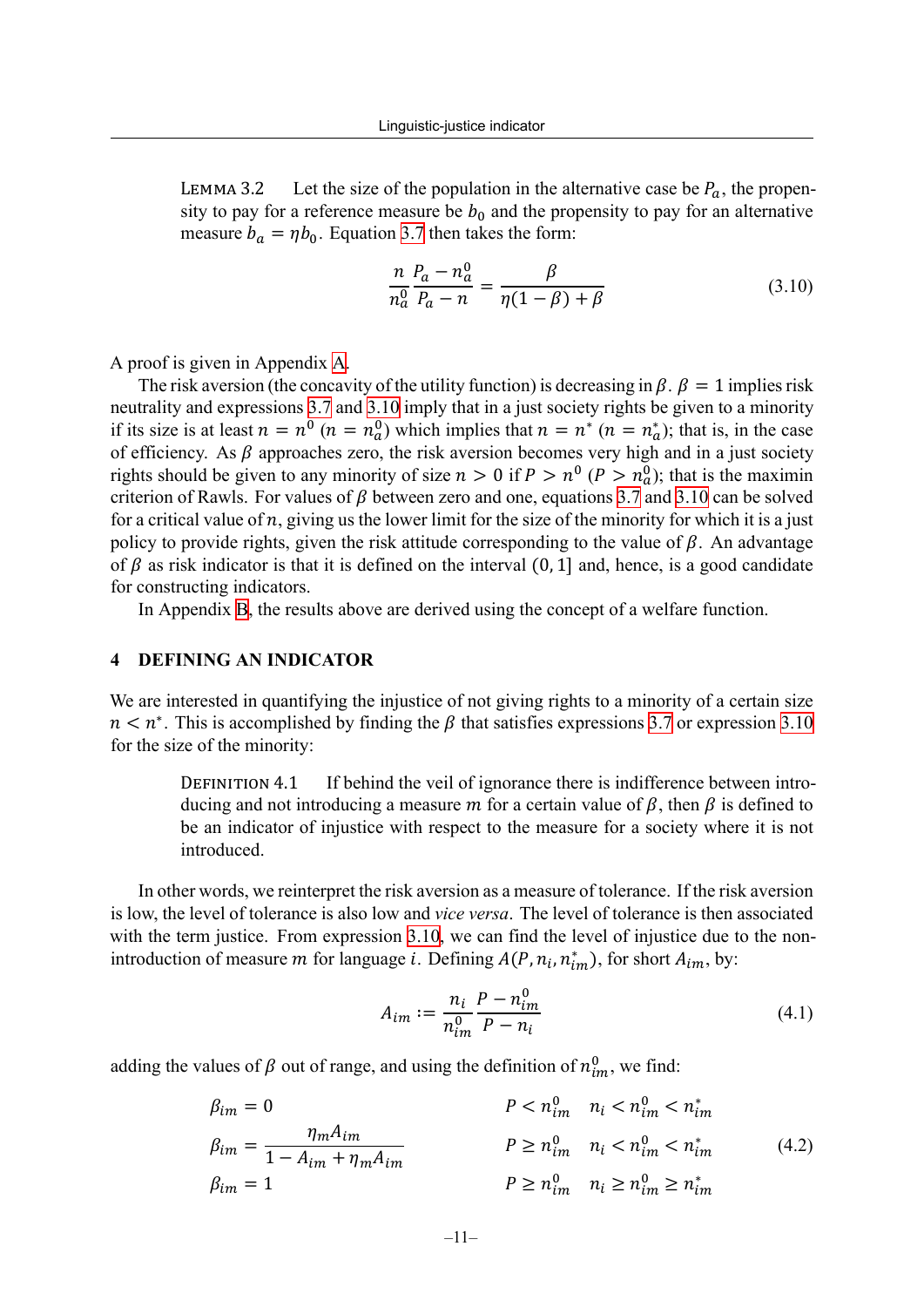where  $\eta_m = b_m/b_0$ .

By associating inequality aversion with justice, we can say that  $\beta = 0$ , a very high inequality aversion, characterizes a planner with a very high commitment to justice, and  $\beta = 1$ , no inequality aversion, signifies no commitment to justice, only to efficiency. An intermediate value of  $\beta$  can then be associated with an intermediate commitment to justice. By finding the minimal value of  $\beta$  necessary to make implementation of a right for a certain minority just, we also find a quantification of the injustice of not implementing the measure.

For example, if a minority of size  $n = 0.5n^*$  and  $b = b_0$  is without official status and the elasticity  $\sigma = 0$  (i.e. there are only fixed costs), the value of  $n^0$  is  $n^*$  and the value of  $\beta$ becomes:

$$
\beta = \frac{1}{2} \frac{P - n^*}{P - 0.5 n^*}
$$
\n(4.3)

For a big jurisdiction, the correction factor  $(P - n^*)/(P - 0.5n^*)$  approaches one and  $\beta$  becomes 0.5. That states that a medium strength commitment to justice is necessary to justify rights for the minority community. If the jurisdiction is small, say  $P = 1.5n^*$  and the size of the minority remains at  $n = 0.5n^*$  (that is, the minority makes up a third of the population),  $\beta$  becomes:

$$
\beta = \frac{1}{2}0.5 = 0.25\tag{4.4}
$$

and a higher commitment to justice is required to justify the allocation of rights to the minority. One would say that not giving rights to the minority in this case is more understandable than in the first case. The size of the minority is the same, but the costs imposed on the rest of the population are *per capita* higher. That is, giving rights involves a higher sacrifice and not giving rights is not as unjust as in the bigger jurisdiction. Taking the percentage size of the minority as an indicator would, of course, lead to the opposite result.

#### <span id="page-12-0"></span>**5 RECOGNITION INDICATORS**

We are now ready to define indicators of linguistic justice. For minority language i of size  $n_i$ spoken in a jurisdiction of size P, calculate the  $\beta$  values in expression [4.2](#page-11-2) for a given policy measure *m* characterized by  $c(n_i)$  on the supply side and  $b_m = \eta_m b_0$  on the demand side, or, equivalently by  $\sigma_{im}$ ,  $n^*_{im}$ , and  $n^0_{im}$ . Then we have the following definitions:

#### DEFINITION 5.1 **(Individual indicator of recognition)**

- 1. If a minority language *i* is recognized for policy measure  $m$ , the individual indicator of recognition for that measure is  $I_{im}^r = 1$ .
- 2. If a minority language  $i$  is not recognized for policy measure  $m$ , the individual indicator of recognition for that measure is  $I_{im}^r = 1 - \beta_{im}$ .

Let  $\gamma_i := \frac{n_i}{\sum_i j_i}$  $\frac{n_l}{\sum_j n_j}$  be the weight given to each minority language considered. In other words, each individual speaking a minority language, receives the same weight. Then: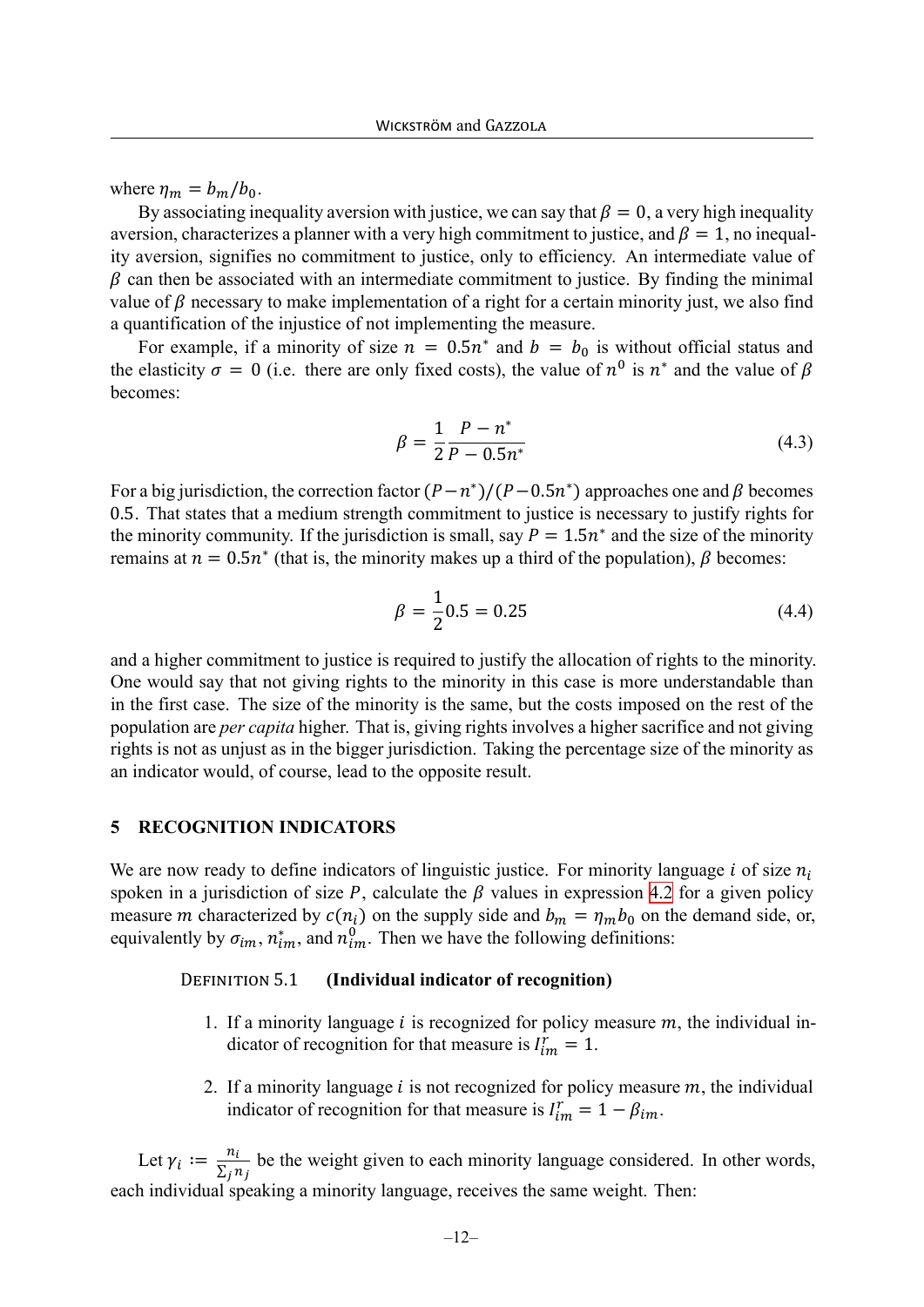DEFINITION 5.2 **(Aggregate indicator of recognition)** The indicator of recognition for a certain policy measure  $m$  in a jurisdiction is defined as the weighted arithmetic average of the individual indicators of recognition:

$$
I_m^r := \sum_i \gamma_i I_{im}^r \tag{5.1}
$$

where the sum is over all minority languages spoken in the jurisdiction.

#### <span id="page-13-0"></span>**5.1 PROPERTIES**

The indicator  $I_{im}^r$  in the case of an unrecognized minority is a function of the size of the population in the jurisdiction (P), the size of the unrecognized minority  $i(n_i)$ , the average propensity to pay of the beneficiaries for the measure  $(b)$ , the size of the minority necessary for the policy measure to be efficient  $(n_m^*)$ , as well as the elasticity of provision of the language related good(s) with respect to the number of beneficiaries  $(\sigma_m)$ . If  $P \le \sigma_m n_i + (1 - \sigma_m) n_m^* = n_{im}^0$ , the value of the indicator is one and if  $n_i \geq n_m^*$  it is zero. It is characterized by:

<span id="page-13-1"></span>PROPOSITION 5.1  $\int_{i}^{r}$  has the following properties:

- 1. The value of the indicator  $I_{im}^r$  decreases (or stays equal to zero or one) as P increases.
- 2. (a) The value of the indicator  $I_{im}^r$  decreases (or stays equal to zero or one) as  $n_i$  increases if  $P \geq n_m^*$ .
	- (b) The value of the indicator  $I_{im}^r$  can increase or decrease (or stay equal to one) as  $n_i$  increases if  $(1 - \sigma_m)n_m^* < P < n_m^*$ .
	- (c) The value of the indicator  $I_{im}^r$  is equal to one as  $n_i$  changes if  $P \leq (1 \sigma_m$ ) $n_m^*$ .
- 3. The value of the indicator  $I_{im}^r$  increases (or stays equal to zero or one) as the size of  $n_m^*$  increases.
- 4. The value of the indicator  $I_{im}^r$  decreases (or stays equal to zero or one) as the size of  $\sigma_m$  increases
- 5. The value of the indicator  $I_{im}^r$  decreases (or stays equal to zero or one) as the size of  $\eta_m$  increases

For a proof, see appendix [C.](#page-22-0)

PROPOSITION 5.2 The properties of the individual indicators all carry over to the aggregated indicator.

PROOF Trivial and the set of the set of the set of the set of the set of the set of the set of the set of the set of the set of the set of the set of the set of the set of the set of the set of the set of the set of the se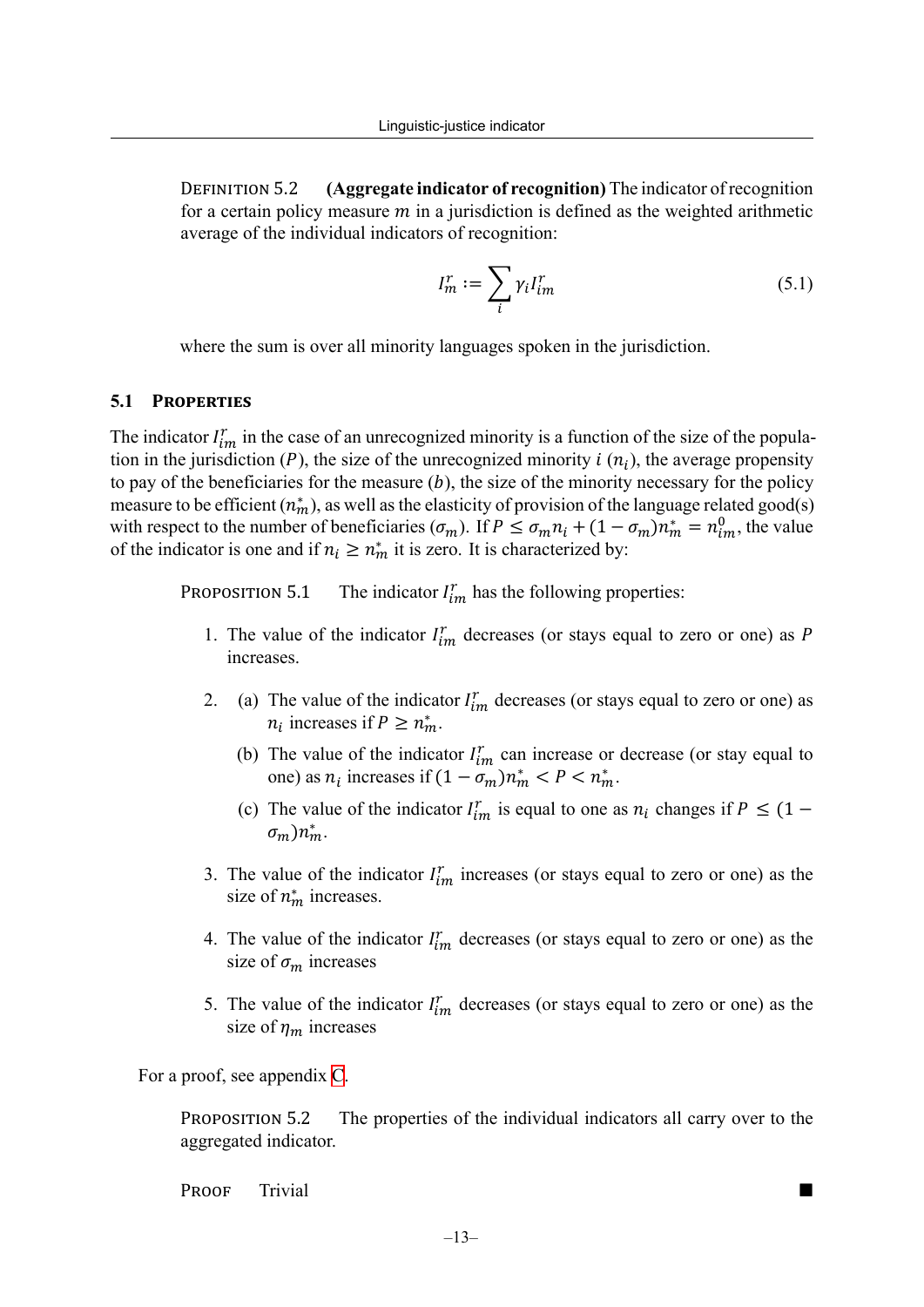The first proposition simply states that if the size of the total population increases, the indicator of justice decreases, one requirement in Section [2](#page-4-0) for a sensible indicator. The dependence on *n* requires some further comments. If  $P > n^*$  condition [2.6](#page-6-4) is always fulfilled,<sup>[24](#page-14-1)</sup> and  $\beta > 0$ for all values of  $n$  and increasing in  $n$ , which corresponds to the intuition in Section [2.](#page-4-0) For the (rather unrealistic) case  $P \leq n^*$ , the reader is referred to the proof of the proposition. That the indicator increases as  $n^*$  increases makes sense, since a given minority will fulfill the efficiency condition to a lesser degree. Since this value generally is politically determined, the policy maker can manipulate the index by choosing an unreasonably high value – or can be supportive of minorities by letting the value be small. The same type of argument can be brought for  $\eta_m$ . An increase leads to a decrease in  $n_m^*$ , increasing  $A_m$  and  $\beta$ . With a higher  $\eta$  the indicator will decrease; not introducing a right is a stronger infringement on the minority. In order to understand the reaction to changes in  $\sigma$ , we just have to note that the reference point of the costs is  $c(n^*)$ . When  $\sigma$  increases, costs for  $n \leq n^*$  are lowered, and as a consequence it is "easier" to introduce rights. Not giving rights to a minority, in this case implies a higher degree of intolerance.

#### <span id="page-14-0"></span>**5.2 DERIVED INDICATORS**

We can derive and define an alternative indicator as:

DEFINITION 5.3 **(Indicator of inclusion)** We define:

$$
I^{inc} := 1 - \sum_{i'} \gamma_i^{no} \beta_i \tag{5.2}
$$

where the sum is over the non-official minority languages and  $\gamma_i^{no} := \frac{n_i}{\sum n_i}$  $\frac{n_l}{\sum_{j\neq o} n_j}$ .

Of course, the two indicators are closely related:

PROPOSITION 5.3

$$
I^r = 1 - (1 - I^{inc})\phi \tag{5.3}
$$

where  $\phi$  is the fraction of all minority-language speakers whose language is not recognized.

PROOF Trivial and the set of the set of the set of the set of the set of the set of the set of the set of the set of the set of the set of the set of the set of the set of the set of the set of the set of the set of the se

The indicator basically tells us the fraction individuals, whose languages are not recognized, when each language is weighted by the indicator of recognition. The indicator is a measure of the degree of "belongingness" of the population of the jurisdiction. If  $I^{inc} = 1$ , the entire population speaks recognized languages and  $I^r$  is also one. If  $I^{inc} = 0$  – that is, all  $\beta_i = 1$  (all excluded minority speakers speak languages with more than  $n^*$  speakers) –,  $I^r$  is the fraction of the population speaking (the) recognized language(s).

A natural interpretation of the  $\beta$ s is indicators of manifested intolerance:

<span id="page-14-1"></span> $^{24}$  { $P > n \wedge P > n^*$ }  $\Rightarrow P > n^0$ .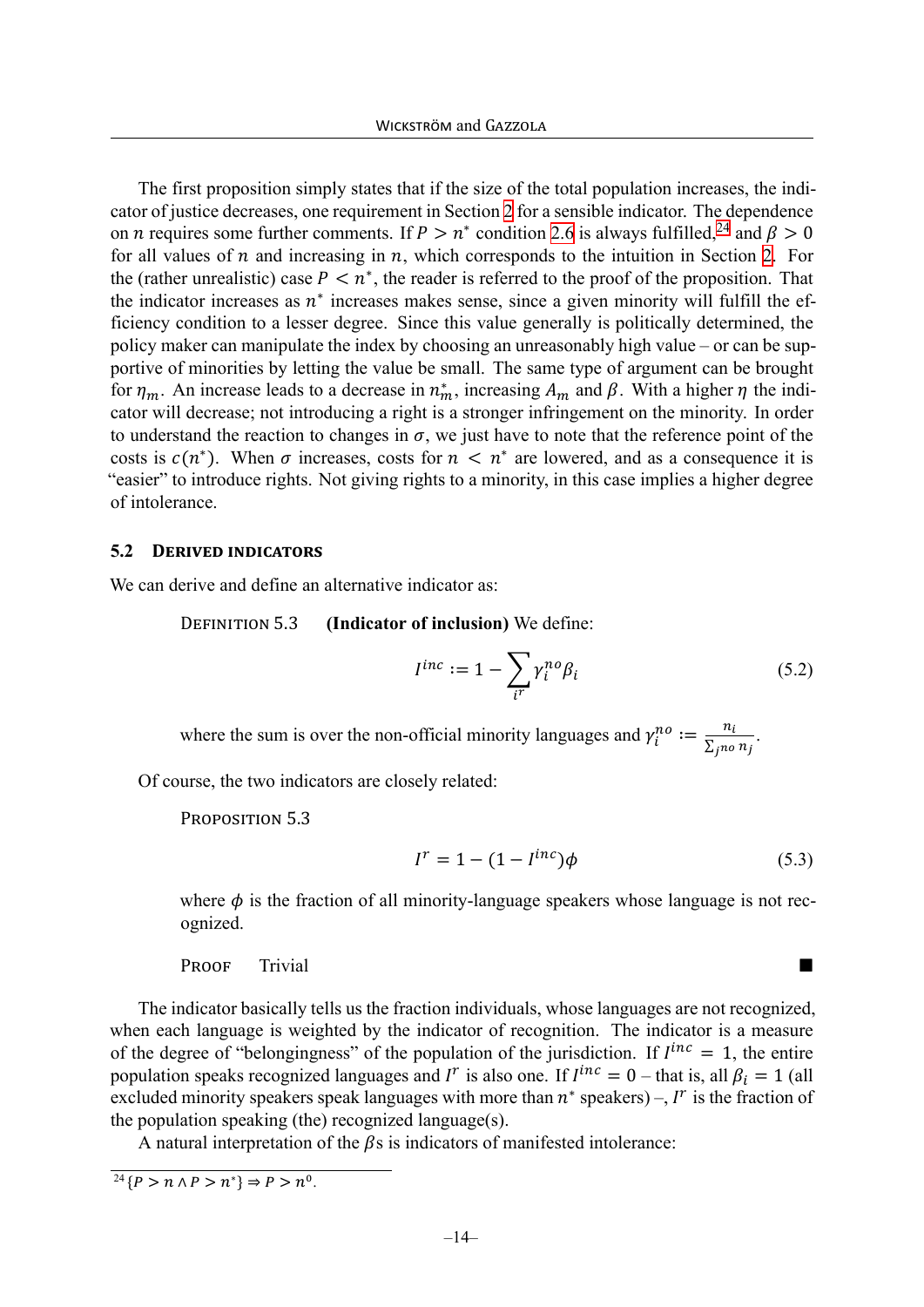#### DEFINITION 5.4 **(Indicator of intolerance)**

$$
I^{int} := \sum_{i} \gamma_i \beta_i = 1 - I^r \tag{5.4}
$$

Similarly, indicators of implementation of rights could be defined as the percentage of documents etc. available in official languages weighted by the indicator of recognition.

#### <span id="page-15-0"></span>**6 EXAMPLES**

In order to show the power of the indicator, we present a couple of stylized examples after a brief discussion of how to find the parameters in practice.

#### **6.1 FINDING THE PARAMETERS**

To calculate the index, we need to know the cost function for the policy measure considered,  $c(n)$ , and the propensities to pay of the members the minority. The other parameters,  $\sigma$ ,  $n^0$ ,  $n^*$ , and  $\eta$  can then be derived. In usage, however, it might be more convenient to start from values of  $\sigma$  and  $n^*$ . If we restrict the cost function to a two-parameter form, specifying fixed costs and constant variable (marginal) costs,  $c(n) = \kappa + \lambda n$ , there are very simple relations between the parameters. We find:

$$
\begin{aligned} \kappa &= n^*b\left(1-\sigma\right) \\ \lambda &= b\,\sigma \end{aligned} \tag{6.1}
$$

and:

$$
\sigma = \frac{\lambda}{b}
$$
  

$$
n^* = \frac{\kappa}{b - \lambda}
$$
 (6.2)

With estimates of the fixed costs and the marginal costs of implementing a measure, the policy maker has to estimate b. If the policy maker instead knows  $n^*$ , and  $\sigma$ , he has implicitly found  $b = \lambda/\sigma$ . If we are only interested in comparing different jurisdiction with respect to the same one measure, we can set  $\beta = A$ , and we don't need a value for b, determining  $n^*$  and  $\sigma$  being enough. Comparing different measures, we also need to know the relationship between the b s of the different measures.

In this example, we have chosen two different values for  $n^*$  with a realistic magnitude in regard to the rules in countries like Slovakia (less than the size of the minority in the two *kraje/ kerület* where Hungarian is official) or Romania (comparable to the size of the minority in a typical *județ* where the minority language is official), and well above the number of speakers necessary to make a language official in Finland.<sup>[25](#page-15-1)</sup> The value of  $\sigma$  has been set to 0.5, since official here means that the language is used on official signs (a non-rival good) and that one has the right to communicate with the government in the language (a rival good). The value of  $\eta$  is then of no consequence for the rankings and can be set equal to one.

<span id="page-15-1"></span><sup>&</sup>lt;sup>25</sup> As discussed in Section [1,](#page-2-1) Slovakia uses a 15% rule and for a typical jurisdiction size of 600 000 people this leads to a critical value for recognition of 90 000. In Romania, the 20% rule and a typical jurisdiction size of 400 000 imply a critical value of 80 000. In Finland, with only 3 000 individuals or 8% necessary, the critical value is, of course, much smaller.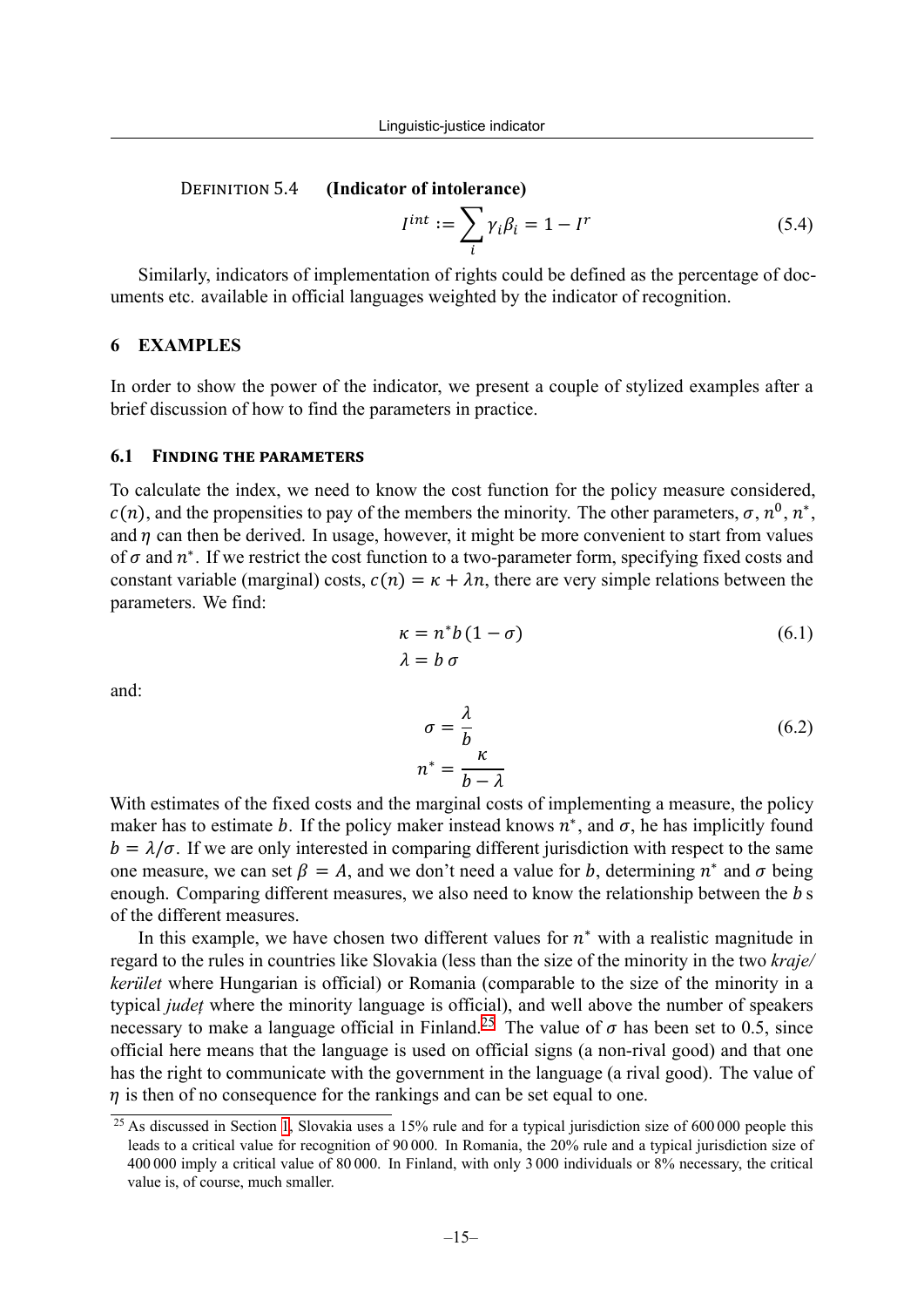#### **6.2 SOUTHERN SLOVAKIA AND THE CHOICE OF JURISDICTIONAL BORDERS**

In table [6.1,](#page-16-0) we have calculated the indicator for Hungarian in the jurisdictions of Slovakia bordering on the Danube. In two *kraje/kerület*, Hungarian has official status and the value of the indicator is one. In the other three, Hungarian has no official status and the indicator ranges between zero and one in dependence of the value of  $n^*$ . The jurisdictions with the largest number of Hungarian speakers are the ones where it is given official status. In the others the indicator decreases with the size of the minority, as expected. Note that with the Finnish rule, all jurisdictions would give Hungarian official recognition making all indicator values equal to one.

<span id="page-16-0"></span>TABLE 6.1 Recognition indicators and recognition (marked \*) of Hungarian in jurisdictions in southern Slovakia.

*Source*: Own calculations based on the 2011 census, ŠTATISTICKÝ ÚRAD SLOVENSKEJ REPUBLIKY [\(2011\)](#page-26-12).

| kraj/kerület                        | P       | n       |        | $n^* = 30000$ |        | $n^* = 90000$ |  |
|-------------------------------------|---------|---------|--------|---------------|--------|---------------|--|
|                                     |         |         | $n^0$  | $I^r$         | $n^0$  | $I^r$         |  |
| Bratislavský/Pozsonyi               | 602436  | 25 5 20 | 27.760 | 0.08          | 57 760 | 0.58          |  |
| Trnavský/Nagyszombati*              | 554741  | 125 972 | 77986  | 1.00          | 107986 | 1.00          |  |
| Nitriansky/Nyitrai*                 | 689867  | 183535  | 106768 | 1.00          | 136768 | 1.00          |  |
| Banskobystrický/<br>Besztercebányai | 660 563 | 79830   | 54915  | 0.00          | 84915  | 0.07          |  |
| Košický/Kassai                      | 791 723 | 91 002  | 60 591 | 0.00          | 90.501 | 0.00          |  |

<span id="page-16-1"></span>TABLE 6.2 Recognition indicators and recognition (marked \*) of Hungarian in southern Slovakia in two actual jurisdictions and after a possible reorganization. *Source*: Own calculations based on 2011 census, ŠTATISTICKÝ ÚRAD SLOVENSKEJ REPUBLIKY ([2011](#page-26-12)).

| kraj/kerület                        | P       | n       |         | $n^* = 30000$ | $n^* = 90000$ |       |
|-------------------------------------|---------|---------|---------|---------------|---------------|-------|
|                                     |         |         | $n^0$   | $I^r$         | $n^0$         | $I^r$ |
| Nitriansky/Nyitrai*                 | 689867  | 183535  | 106 768 | 1 00          | 136768        | 1.00  |
| Banskobystrický/<br>Besztercebányai | 660 563 | 79830   | 54915   | 0.00          | 84915         | 0.07  |
| New south $*$                       | 662 777 | 250 559 | 140 280 |               | 170 280       | 1.00  |
| New north                           | 687653  | 12.806  | 21403   | 0.41          | 51403         | 0.77  |

The jurisdictions in southern Slovakia cover areas starting at the Danube and reaching far into the center of the country. The Hungarian speakers, however, are concentrated on the north shore of the Danube, and a reorganization of the jurisdictions can change the demographic structure of single jurisdictions considerably. In WICKSTRÖM ([2020b\)](#page-27-0), in a small *Gedankenexperiment*, the two jurisdictions Nitriansky kraj / Nyitrai kerület and Banskobystrický kraj /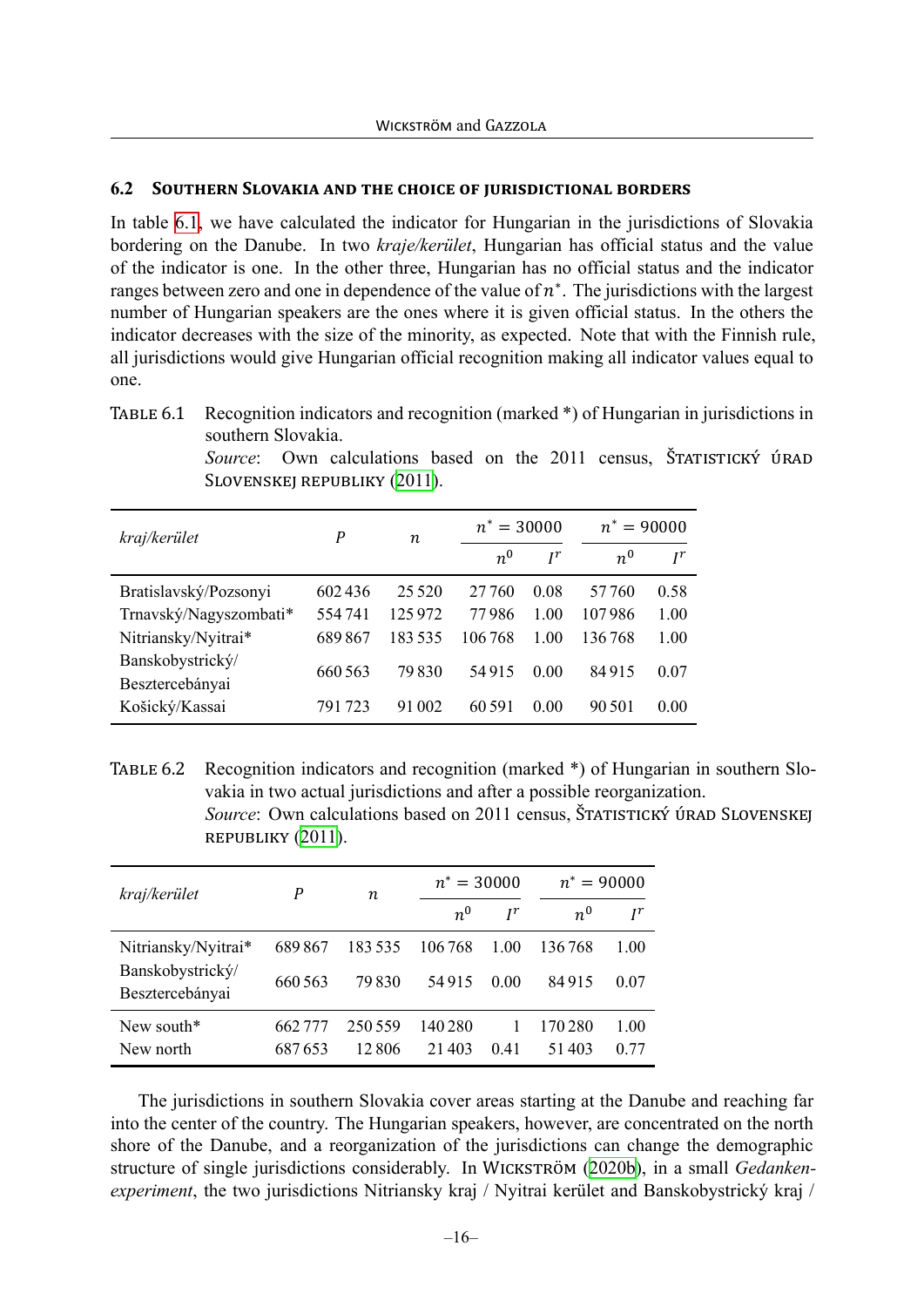Besztercebányai kerület were reorganized in a new southern and a new northern jurisdiction. The result is displayed in table [6.2](#page-16-1). From the table we can with the help of the recognition indicator directly infer that such a reorganization considerably increases the level of linguistic justice without changing the rules for providing official status. The indicator for the jurisdiction with no rights increases from 0 to 0.41 or 0.07 to 0.77, respectively.

#### **6.3 TRANSYLVANIA AND INCONSISTENT RECOGNITION**

In tables [6.3,](#page-17-0) [6.4](#page-18-0), and [6.5](#page-19-0) we have calculated the indicator for two multilingual Romanian jurisdictions (*județe*) without official minority languages and for one, where Hungarian has official recognition.

<span id="page-17-0"></span>

| TABLE 6.3 Recognition indicators in <i>judet</i> Cluj-Napoca/Kolozsvár, $P = 691 106$ . |
|-----------------------------------------------------------------------------------------|
| Source: Own calculations based on 2011 census, INSTITUTUL NATIONAL DE STATIS-           |
| TICĂ (2011)                                                                             |

| i                                         | $n_i$  | $\gamma_i$ |                    | $n^* = 30000$ |             | $n^* = 90000$<br>$I_i^r$<br>0,0000<br>0.8511<br>0.9882<br>0.9968 |  |
|-------------------------------------------|--------|------------|--------------------|---------------|-------------|------------------------------------------------------------------|--|
|                                           |        |            | $\boldsymbol{n}^0$ | $I_i^r$       | $n^{\rm o}$ |                                                                  |  |
| Hungarian                                 | 102966 | 0.9196     | 66483              | 0.0000        | 96483       |                                                                  |  |
| Romani                                    | 7 742  | 0.0691     | 18871              | 0.5964        | 48871       |                                                                  |  |
| German                                    | 569    | 0.0051     | 15285              | 0.9636        | 45285       |                                                                  |  |
| Italian                                   | 153    | 0.0014     | 15077              | 0.9901        | 45077       |                                                                  |  |
| Ukrainian                                 | 151    | 0.0013     | 15076              | 0.9902        | 45076       | 0.9969                                                           |  |
| Turkish                                   | 78     | 0.0007     | 15039              | 0.9949        | 45039       | 0.9984                                                           |  |
| Russian                                   | 77     | 0.0007     | 15039              | 0.9950        | 45039       | 0.9984                                                           |  |
| Greek                                     | 58     | 0.0005     | 15029              | 0.9962        | 45029       | 0.9988                                                           |  |
| Yiddish                                   | 46     | 0.0004     | 15023              | 0.9970        | 45023       | 0.9990                                                           |  |
| Slovak                                    | 38     | 0.0003     | 15019              | 0.9975        | 45019       | 0.9992                                                           |  |
| Polish                                    | 22     | 0.0002     | 15011              | 0.9986        | 45011       | 0.9995                                                           |  |
| Bulgarian                                 | 22     | 0.0002     | 15011              | 0.9986        | 45 011      | 0.9995                                                           |  |
| Serbian                                   | 18     | 0.0002     | 15009              | 0.9988        | 45009       | 0.9996                                                           |  |
| Chinese                                   | 12     | 0.0001     | 15 006             | 0.9992        | 45 006      | 0.9998                                                           |  |
| Czech                                     | 7      | 0.0001     | 15 004             | 0.9995        | 45 004      | 0.9999                                                           |  |
| Tartar                                    | 6      | 0.0001     | 15003              | 0.9996        | 45 003      | 0.9999                                                           |  |
| Armenian                                  | 4      | 0.0000     | 15 002             | 0.9997        | 45 002      | 0.9999                                                           |  |
| Macedonian                                | 4      | 0.0000     | 15 002             | 0.9997        | 45 002      | 0.9999                                                           |  |
| <b>Aggregate indicator of recognition</b> |        |            |                    | 0.0523        |             | 0.0701                                                           |  |

Cluj-Napoca/Kolozsvár is the jurisdiction in Romania with the largest non-official Hungarian minority. Hungarian had official status until 2002. Sălaj/ Szilágy is a jurisdiction with a much smaller Hungarian minority, but with official recognition. In Sibiu/Nagyszeben/ Hermannstadt, where the minorities are numerically weaker and the total size of the population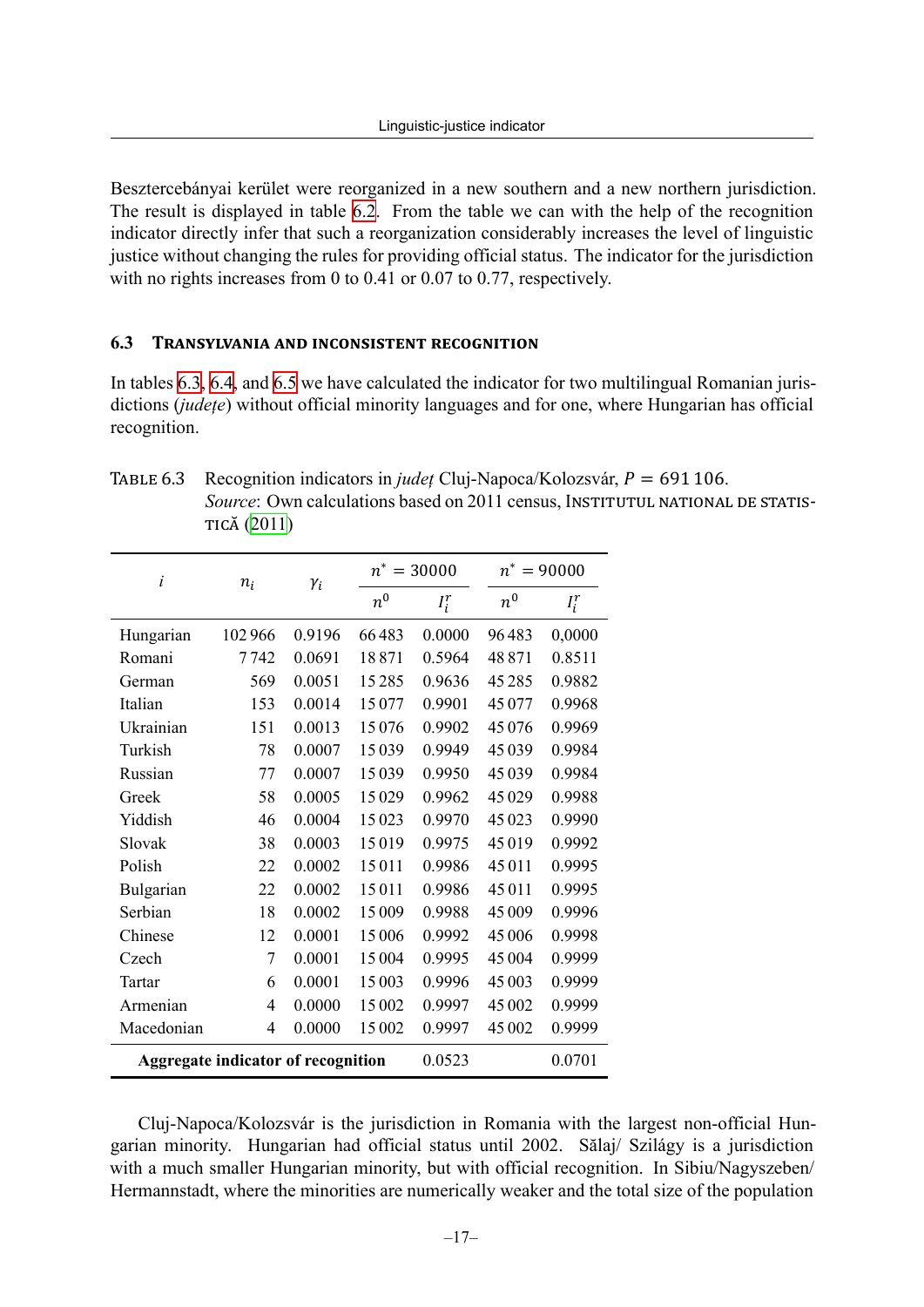is smaller, the indicator values are correspondingly higher.<sup>[26](#page-18-1)</sup> If the official status of Hungarian had been kept in Cluj-Napoca/Kolozsvár, the indicator would be 0.9719 and 0.9908, respectively, in 2011 instead of 0.0523 and 0.0712. Were Hungarian to lose its status in Sălaj/Szilágy, the indicator values would fall from 0.9528 and 0.9846 to 0.0962 and 0.1280, respectively. This would still be a higher level of justice than in Cluj-Napoca/Kolozsvár. In other words, in the interest of linguistic justice, it is more important to give official recognition to Hungarian in Cluj-Napoca/Kolozsvár than in Sălaj/ Szilágy.[27](#page-18-2) The language policy is inconsistent, and the indicator of recognition is a suitable instrument to demonstrate this.

<span id="page-18-0"></span>TABLE 6.4 Recognition indicators (recognition marked \*) for *judet* Sălaj/Szilágy, P 224 384.

*Source*: Own calculations based on 2011 census, INSTITUTUL NATIONAL DE STATIS-TICĂ [\(2011\)](#page-25-10)

| i                                  | $n_i$ | $\gamma_i$ |         | $n^* = 30000$ |         | $n^* = 90000$ |
|------------------------------------|-------|------------|---------|---------------|---------|---------------|
|                                    |       |            | $n^0$   | $I_i^r$       | $n^0$   | $I_i^r$       |
| Hungarian*                         | 50928 | 0.8566     | 40464   | 1.0000        | 70464   | 1.0000        |
| Romani                             | 7343  | 0.1235     | 18672   | 0.6273        | 48672   | 0.8779        |
| Slovak                             | 1083  | 0.0182     | 15 5 42 | 0.9348        | 45 5 42 | 0.9810        |
| Italian                            | 36    | 0.0006     | 15018   | 0.9978        | 45018   | 0.9994        |
| German                             | 35    | 0.0006     | 15018   | 0.9978        | 45018   | 0.9994        |
| Ukrainian                          | 20    | 0.0003     | 15010   | 0.9988        | 45010   | 0.9996        |
| Russian                            | 9     | 0,0002     | 15 005  | 0.9994        | 45 005  | 0.9998        |
| Polish                             | 3     | 0.0001     | 15 002  | 0.9998        | 45 002  | 0.9999        |
| Aggregate indicator of recognition |       |            |         | 0.9528        |         | 0.9846        |

We also note, that although the smaller languages have fairly high indicator values, these make a relative low contribution to the aggregate indicator due to their low number of speakers. For practical purposes, we could concentrate on the three/four bigger minority languages (Hungarian, Romani, German, and Slovak), and nothing of interest would be lost. In table [6.6,](#page-19-1) we recalculated the indicator with only the big minority languages. The indicator value decreases from 0.6351 to 0.6304 and from 0.8689 to 0.8672, respectively.

As already noted, one can look at the  $\beta$  s as manifested intolerance with the indicator  $I^{int}$ of Sibiu/Nagyszeben/Hermannstadt equal to 23% or 6% depending on the chosen value of  $n^*$ , of Cluj-Napoca/Kolozsvár 94% or 92%, and of Sălaj/Szilágy only 4.7% or 1.5%.

<span id="page-18-1"></span><sup>&</sup>lt;sup>26</sup> However, German (for historic reasons) has a certain status here. Some public signage and institutions (theater, schools, churches) use German. Were we to consider this, the indicator values would be even higher.

<span id="page-18-2"></span> $27$  This is a direct consequence of the percentage rule, which is totally inadequate for regulating language rights, see WICKSTRÖM ([2019\)](#page-27-4).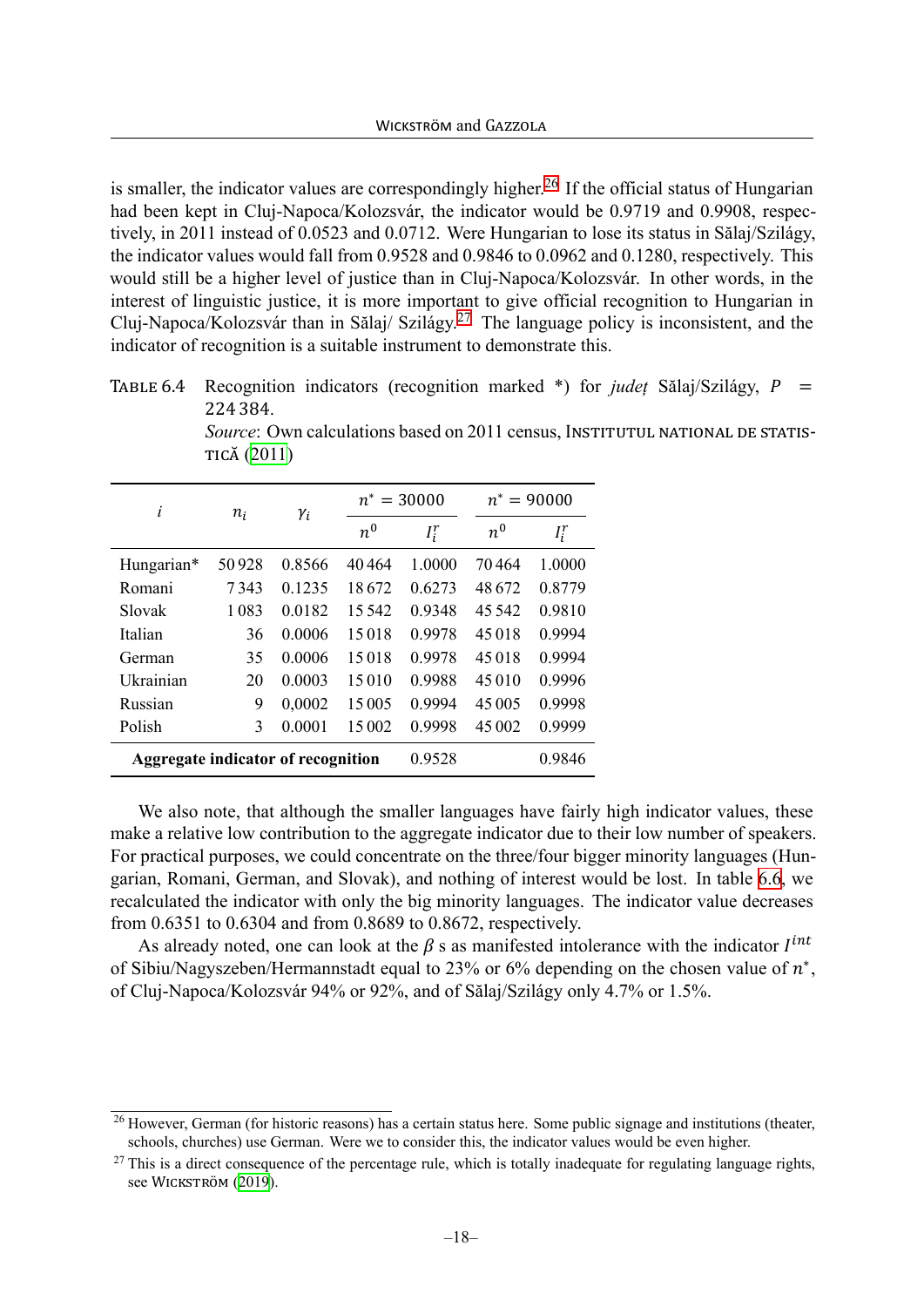<span id="page-19-0"></span>TABLE 6.5 Recognition indicators for *judet* Sibiu/Nagyszeben/Hermannstadt,  $P = 397322$ . *Source*: Own calculations based on 2011 census, INSTITUTUL NATIONAL DE STATIS-TICĂ [\(2011\)](#page-25-10)

| i                                  | $n_i$ | $\gamma_i$ | $n^* = 30000$ |         |         | $n^* = 90000$ |
|------------------------------------|-------|------------|---------------|---------|---------|---------------|
|                                    |       |            | $n^0$         | $I_i^r$ | $n^0$   | $I_i^r$       |
| Hungarian                          | 9979  | 0.5712     | 19990         | 0.5137  | 49 990  | 0.8210        |
| German                             | 3825  | 0.2189     | 16913         | 0.7814  | 46913   | 0.9274        |
| Romani                             | 3442  | 0.1970     | 16721         | 0.8011  | 46721   | 0.9344        |
| Italian                            | 67    | 0.0038     | 15034         | 0.9957  | 45034   | 0.9987        |
| Russian                            | 60    | 0.0034     | 15030         | 0.9962  | 45 0 30 | 0.9988        |
| Turkish                            | 26    | 0.0015     | 15013         | 0.9983  | 45 013  | 0.9995        |
| Ukrainian                          | 23    | 0.0013     | 15012         | 0.9985  | 45012   | 0.9995        |
| Greek                              | 16    | 0.0009     | 15008         | 0.9990  | 45 008  | 0.9997        |
| Polish                             | 15    | 0.0009     | 15008         | 0.9990  | 45 008  | 0.9997        |
| Serbian                            | 13    | 0.0007     | 15007         | 0,9992  | 45 007  | 0.9997        |
| Chinese                            | 4     | 0.0002     | 15002         | 0,9997  | 45 002  | 0.9999        |
| Aggregate indicator of recognition |       | 0.6351     |               | 0.8689  |         |               |

<span id="page-19-1"></span>TABLE 6.6 Recognition indicators for *judet* Sibiu/Nagyszeben/Hermannstadt,  $P = 397322$ . *Source*: Own calculations based on 2011 census, INSTITUTUL NATIONAL DE STATIS-TICĂ [\(2011\)](#page-25-10)

| i                                  | $n_i$ | $\gamma_i$ | $n^* = 30000$ |         | $n^* = 90000$ |        |
|------------------------------------|-------|------------|---------------|---------|---------------|--------|
|                                    |       |            | $n^0$         | $I_i^r$ | $n^0$         |        |
| Hungarian                          | 9979  | 0.5786     | 19 990        | 0.5137  | 49 990        | 0.8210 |
| German                             | 3825  | 0 2 2 1 8  | 16913         | 0.7814  | 46913         | 0.9274 |
| Romani                             | 3442  | 0.1996     | 16 721        | 0.8011  | 46 721        | 0.9344 |
| Aggregate indicator of recognition |       |            | 0.6304        |         | 0.8672        |        |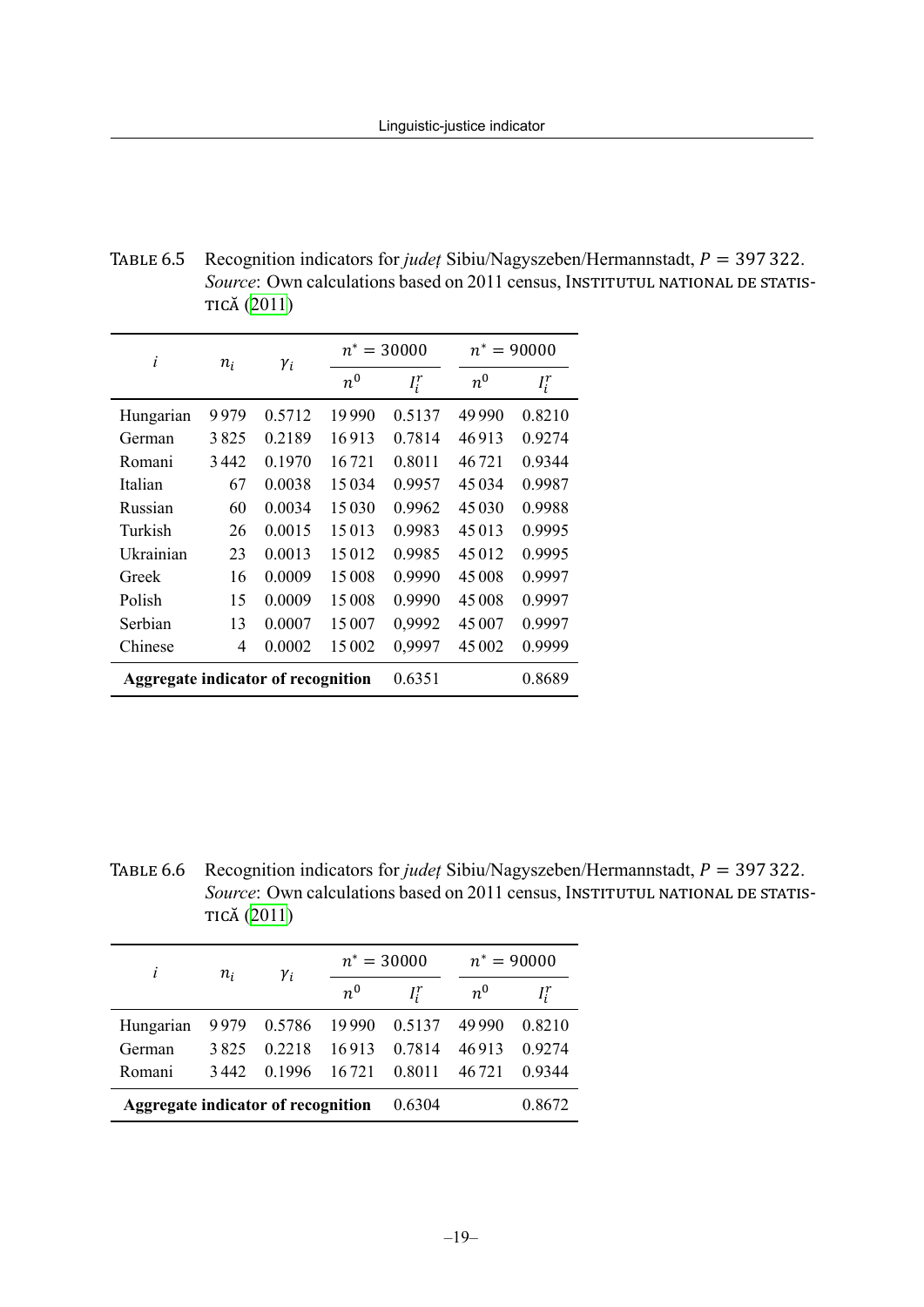#### <span id="page-20-0"></span>**7 CONCLUSIONS**

It is well known that language is both a means of communication and an identity tool with a strong symbolic value (EDWARDS, [2009\)](#page-24-8). Contact between languages and between groups can be peaceful and characterized by mutual respect, understanding and cooperation. Sometimes, however, the coexistence of languages on a territory can be difficult, generate tensions and in extreme cases lead to conflicts (NELDE, [1987](#page-25-11)). Conflicts between groups can arise from both dimensions of language: the practical and the symbolic. There can be conflicts between groups arising from communication difficulties, but also conflicts due to real or perceived inequalities in the symbolic recognition of one group in relation to others. Language policy, therefore, can be used to improve understanding and trust between groups in society, or for divisive purposes which ultimately can generate conflict. Different approaches can be followed to manage linguistic diversity in a territory. For example, the approach followed by the High Commissioner on National Minorities (HCNM) of the Organization for Security and Cooperation in Europe (OSCE) focuses on supporting integration processes within diverse societies in OSCE participating states (HCNM, [1998](#page-25-12), [2012\)](#page-25-13). In this approach, integration means a process in which all the different components of society commit to an effective participation in political, economic, and social life of a country or context. In practice, this implies striking a balance between pursuing effective multilingualism and allowing national minorities to use their own language, and the need for all members of society to learn and speak official and unifying languages (HADÎRCĂ, ROMANS, and IRYN ULASIUK, [2018\)](#page-24-9).

In terms of policy implementation, this requires supporting minorities in acquiring a reasonable command of the state language, and providing them with the opportunities they need in their mother tongue in different domains of social life, including public services, and in the quality of and access to health care, social services, education, employment advice, justice and public administration. The symbolic and/or official recognition of the cultural value of languages and therefore of the dignity of their speakers is certainly important in this respect, but clearly not sufficient. Language policy must also include substantive interventions aimed at providing linguistic mediation services (translators, interpreters, and cultural mediators) and/or publicly provided goods and services in the minority language in addition to the majority language, for example, public signage and place names, official documents, bilingual public offices – which implies training bilingual public servants –, tribunals and courts, and in political elections. It can also involve the provision of goods that are private in nature but that in many countries are publicly provided for reasons of social equity such as bilingual education and health care services.<sup>[28](#page-20-1)</sup> The implementation of a balanced language policy aimed at integration, in the sense used by HCNM, involves the direct involvement and intervention of the public sector, in particular public administration, education, and health care. The question, of course, is to what extent and under which conditions minorities are entitled to obtain publicly provided goods in their language.

This article provides a theoretically based, measurable indicator that can contribute to the design of suitable language policies addressing this issue. It embodies both the dimensions of efficiency and equity, the cost structures of different language planning measures, and the number of speakers of minority and majority languages. Through a rank order of the treatment

<span id="page-20-1"></span> $28$  The promotion of minority languages in the media and in economic activities could be added, although the private sector dominates here.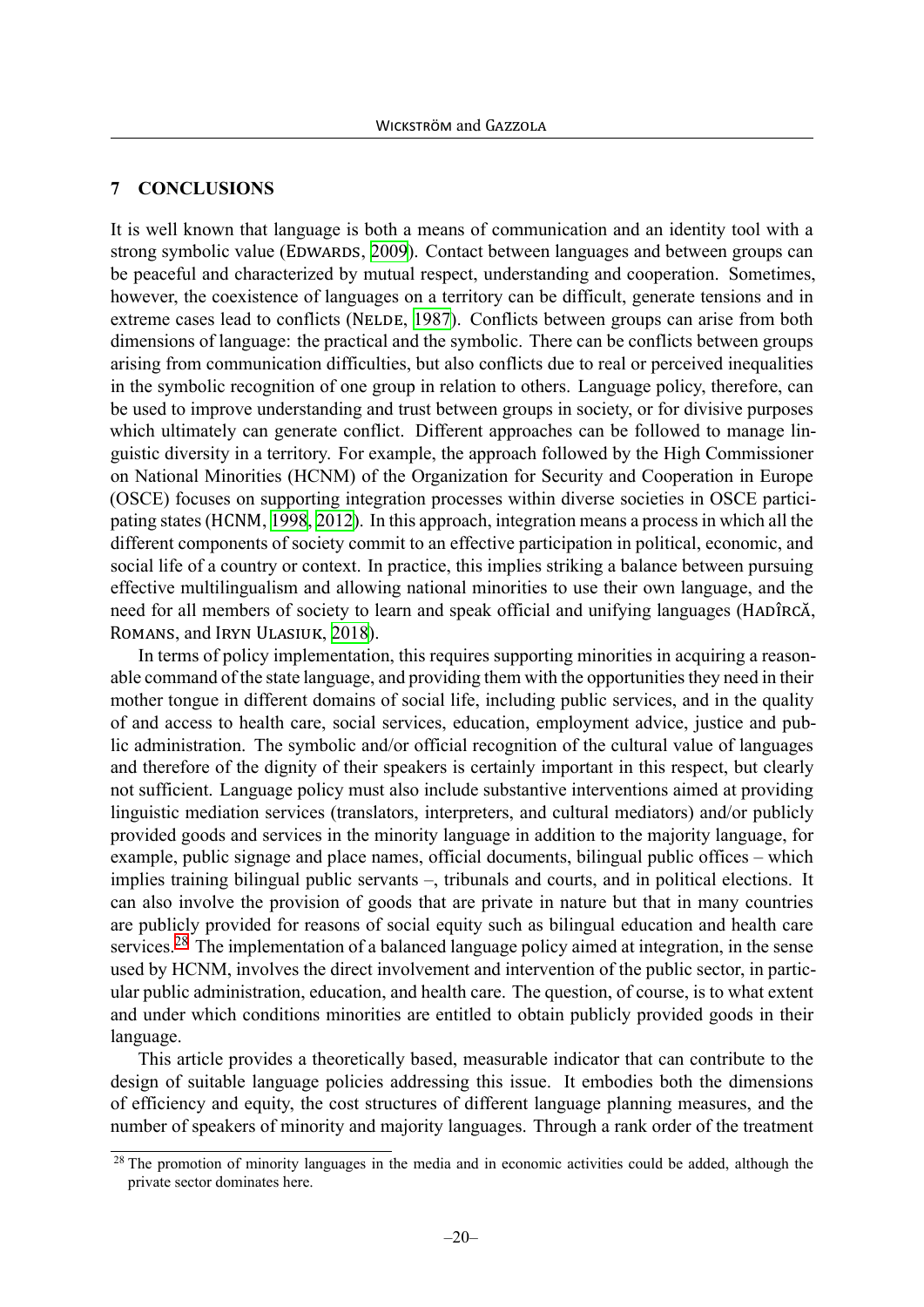of minorities in terms of linguistic justice, this indicator provides evidence that can be used to set priorities, and to nudge language policy towards more acceptable and reciprocal structures of societies characterized by tension and conflict.

An important question, of course, is which linguistic minorities to consider in an index. This is a separate and fundamental issue that cannot be addressed in this article, because it is context dependent and if refers to a question that logically precedes the first one, that is, who belongs to society. In other words, who is a member of the club and under what conditions were they accepted? At least in the treatment of "new" and "old" minorities, there seems to be no consensus about this issue, see also WICKSTRÖM ([2014\)](#page-27-5). But there are also other questions of principle. For instance, should in the process of nation building a former oppressor's language be included in the canon of languages considered? The decision on questions like these has to be taken by the evaluator and might be context dependent; this article develops a consistent and sensible approach to the comparison of different jurisdictions once this overriding question has been resolved.

#### **APPENDICES**

#### <span id="page-21-1"></span>**A PROOF OF LEMMA [3.2](#page-11-1)**

**PROOF** The alternative measure a is characterized by  $b_a = \eta b_0$  and  $A_a$  defined by expression [4.1](#page-11-3). Further,  $e^0 = e_n^1 + b_a - c_a/P_a$  and  $e_N^1 = e_n^1 + b_a$ . We know from expression [3.7](#page-10-1) that:

$$
A_a = \frac{\frac{u(e_N^1) - u(e^0)}{c_a/P_a}}{\frac{u(e^0) - u(e_n^1)}{b_a - c_a/P_a}} = \frac{u(e_N^1) - u(e^0)}{u(e^0)} \frac{b_a - c_a/P_a}{c_a/P_a}
$$
(A.1)

Writing the utility function explicitly we find:

$$
A_{a} = \frac{\frac{b_{a}}{b_{a} + \beta(b_{0} - b_{a})} - \frac{b_{a} - c_{a}/P_{a}}{b_{a} - c_{a}/P_{a} + \beta(b_{0} - b_{a} + c_{a}/P_{a})}}{\frac{b_{a} - c_{a}/P_{a}}{b_{a} - c_{a}/P_{a} + \beta(b_{0} - b_{a} + c_{a}/P_{a})}} \frac{b_{a} - c_{a}/P_{a}}{c_{a}/P_{a}}
$$
(A.2)

and simplification leaves us with:

$$
A_{a} = \frac{\eta \left[ b_{a} - c_{a}/P_{a} + \beta(b_{0} - b_{a} + c_{a}/P_{a}) \right] - (b_{a} - c_{a}/P_{a}) \left[ \eta + \beta(1 - \eta) \right]}{\left[ \eta + \beta(1 - \eta) \right] c_{a}/P_{a}}
$$
\n(A.3)

$$
=\frac{\beta}{\eta(1-\beta)+\beta}
$$

■

#### <span id="page-21-0"></span>**B WELFARE-FUNCTION INTERPRETATION OF THE BASIC ANALYSIS**

If we agree to the interpretation of the choice behind a veil of ignorance being a choice of just distributions, expected utility can be reinterpreted as a welfare function:

$$
W = nu(e_n) + Nu(e_N)
$$
 (B.1)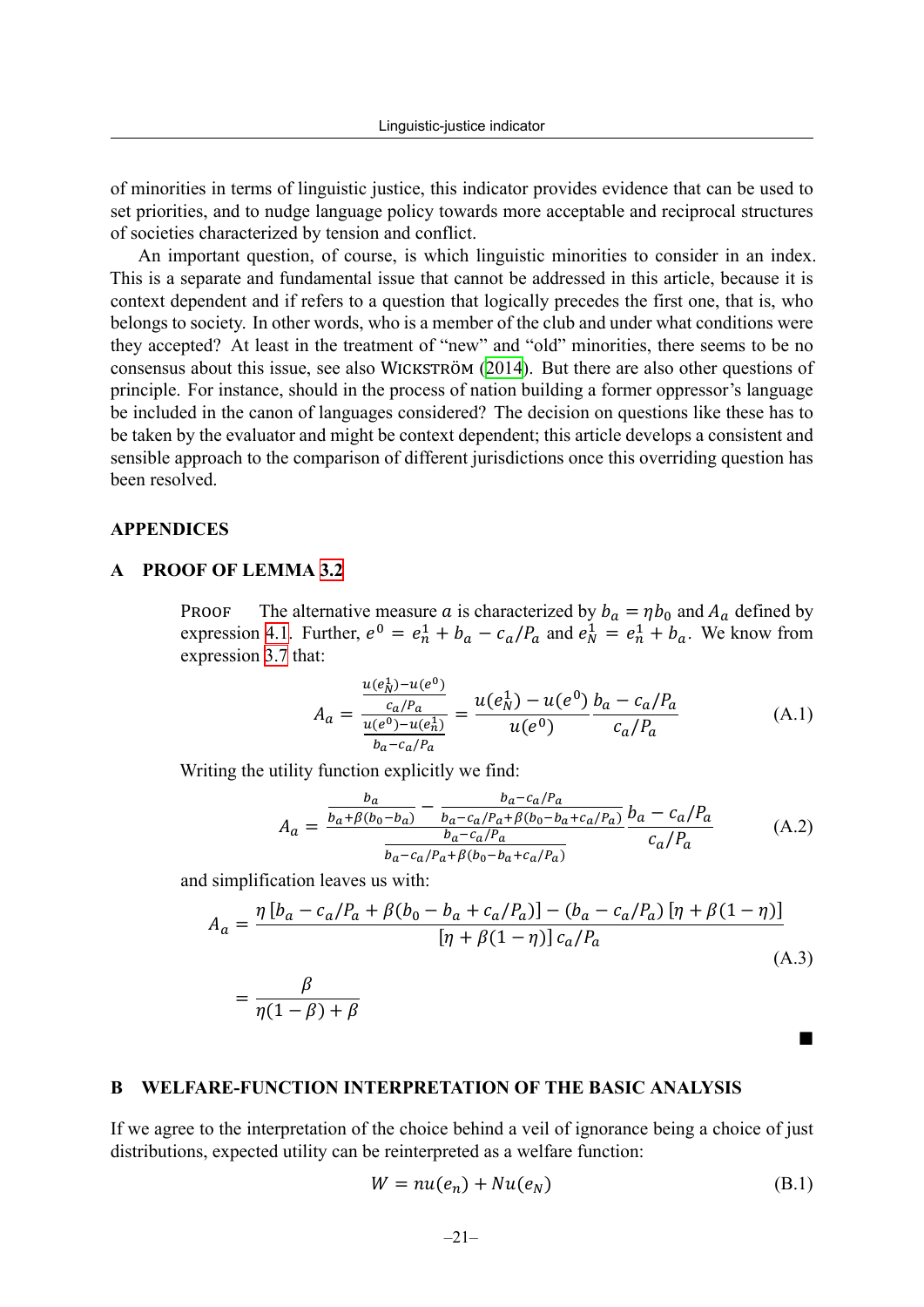The difference in welfare between the two types of society is:

$$
\Delta W := W^{0} - W^{1} = n \left[ u(e^{0}) - u(e_{n}^{1}) \right] + N \left[ u(e^{0}) - u(e_{N}^{1}) \right]
$$
\n
$$
= n \beta_{n} \left( b - \frac{c}{p} \right) - N \beta_{N} \frac{c}{p}
$$
\n(B.2)

or:

$$
\Delta W = b\beta_n \left[ n - n^0 \alpha - \frac{\beta_N}{\beta_n} n^0 (1 - \alpha) \right]
$$
 (B.3)

or:

<span id="page-22-1"></span>
$$
\frac{\Delta W}{b\beta_n} = n - n^0 \left[ \alpha + \beta (1 - \alpha) \right]
$$
 (B.4)

 $\beta_n$  and  $\beta_N$  can now be interpreted as the weights the policy maker attributes to a member of the minority and majority, respectively, and  $\beta$  is simply defined as the ratio of the two; that is the relative weight of a member of the majority relative to the weight of a member of the minority for the reference propensity to pay  $(b = b_0)$ ; for different value of b, the ratio of the weights changes according to expression [3.10](#page-11-1). Again,  $\beta = 0$  means full solidarity – the change in welfare of the minority is all that counts –, and  $\beta = 1$  means full equivalence – a change in the implicit income of a minority individual is evaluated in the same fashion as of a member of the majority. If justice is interpreted as trade-offs between equity and efficiency,  $\beta$  is an indicator of this trade-off.  $(1 - \beta)/\beta$  is a measure of what society as a whole is prepared to pay in terms of loss of efficiency for moving closer to equity. If  $\beta = 0$ , only equity counts; if  $\beta = 1$ , equity is totally unimportant. If  $\beta = 0$ , equation [B.4](#page-22-1) becomes:

$$
\frac{\Delta W}{b\beta_n} = n - n^0 \frac{n}{P} = n \left[ 1 - \frac{n^0}{P} \right]
$$
 (B.5)

and the welfare increases due to the introduction of rights for a minority independently of its size if  $n^0 < P$ , and it never increases if  $n^0 > P$ . If  $\beta = 1$ , the welfare increases if  $n > n^*$ .

#### <span id="page-22-0"></span>**C PROOF OF PROPOSITION [5.1](#page-13-1)**

PROOF In general, the cases with  $P \geq n^*$  and  $P < n^*$  have to be treated separately. In figure [C.1,](#page-23-0) the behavior of  $\beta$  for  $n \leq n^*$ ,  $P \leq n^*$ , and for a constant  $\sigma$  is illustrated. In the upper parts of the figure,  $n^*$ ,  $n^0$  and P are drawn. It is readily verified that the slope of  $n^0$  equals  $\sigma$ . Of course,  $n < P$ , since the "minority" has to be smaller than the total population. If  $P \leq (1 - \sigma)n^*$ , it is always less than  $n^0$ , and  $\beta = 0$  for all values of *n*. The interesting case is the one in the figure; here,  $(1 - \sigma)n^* < P < n^*$ . For small n, P is above  $n^0$  and  $\beta$  will be positive, but will approach zero both when *n* approaches zero and  $n^0$  approaches *P*. For  $n^0$  greater or equal to the value making  $P = n^0$ , of course,  $\beta = 0$ . It is readily seen that if  $P = n^*$  and  $\sigma$  a constant, then  $\beta$  is an increasing function in *n* going from zero to  $\sigma$  on the interval from zero to  $n^*$ . Further, for  $P > n^*$ ,  $\beta$  takes on values from zero to one as *n* increases from zero to  $n^*$ . That is, if  $n = n^*$ ,  $\beta$  is discontinuous at  $P = n^*$  as a function of P. However, since  $n < P$ , this case will never occur in reality.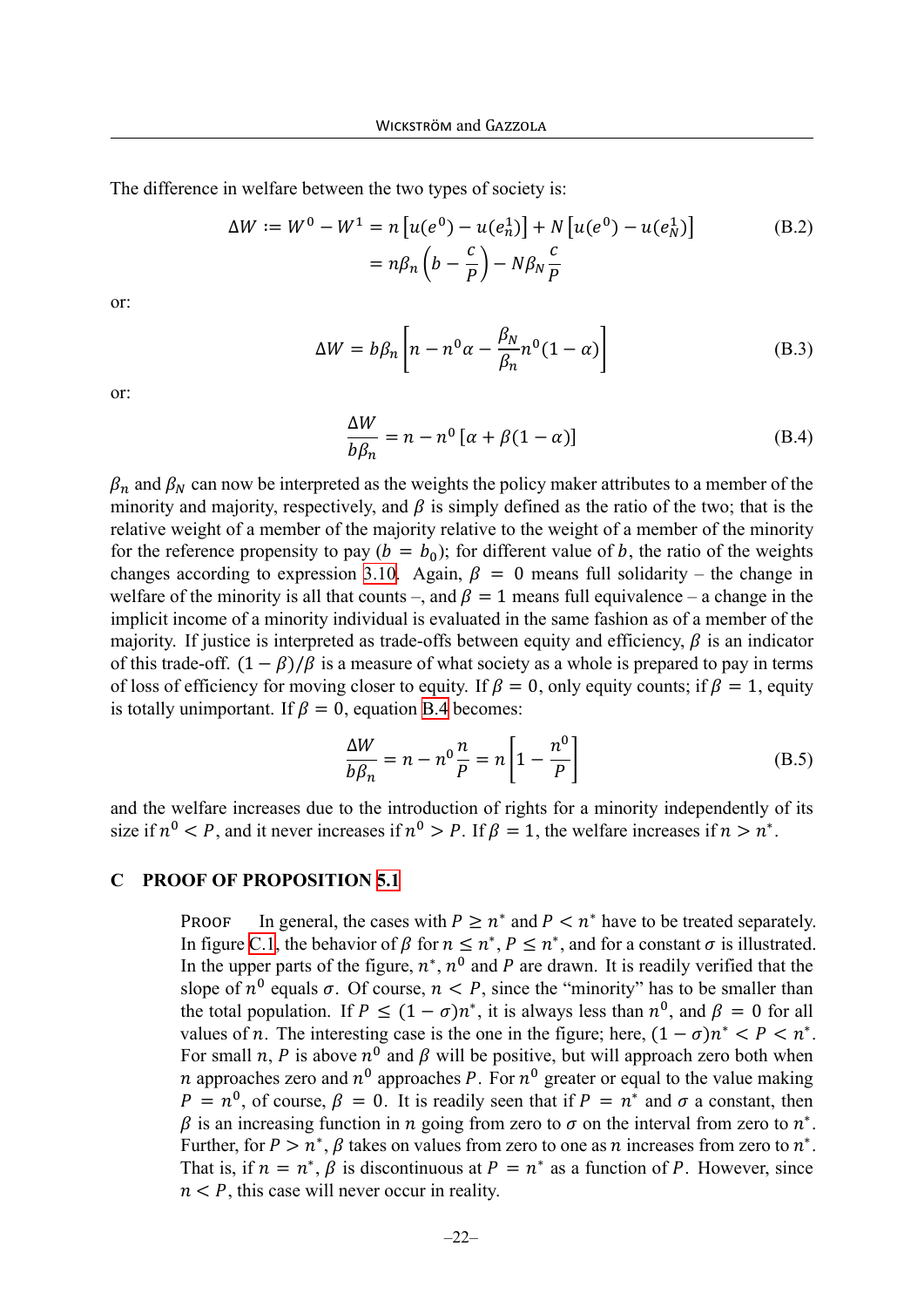<span id="page-23-0"></span>

FIGURE C.1 Behavior of  $\beta$  when the population P is below  $n^*$ 

1. Take the derivative of  $\beta$  with respect to P:

$$
\frac{\partial \beta}{\partial P} = \frac{n^0 - n}{(P - n)^2} \frac{n}{n^0} > 0
$$
 (C.1)

The inequality follows, since  $P > n$  and  $n^0 > n$  on the interval from zero to  $n^*$ . From figure [C.1](#page-23-0) we see that for the cases of  $\beta = 0$ , an increase in P leads to a positive value of  $\beta$  or no change. Similarly, if  $n > n^*$ , P has no influence on  $\beta$ .

2. (a) If  $P \ge n^*$ , we can take the derivative of  $\beta$  with respect to n:

$$
\frac{\partial \beta}{\partial n} = \frac{P(1-\sigma)}{[(P-n)n^0]^2} \left[ n^*(P-n^*) + \sigma (n^*-n)^2 + 3\sigma n n^* \right] > 0 \quad (C.2)
$$

- (b) Follows directly from figure [C.1](#page-23-0).
- (c) Trivial
- 3. Again, we have to distinguish the cases  $P > n^*$  and  $P \leq n^*$ . For  $P > n^*$ , we can take the derivative of  $\beta$  with respect to  $n^*$ :

$$
\frac{\partial \beta}{\partial n^*} = -\frac{(1-\sigma)n}{(P-n)(n^0)^2} < 0 \tag{C.3}
$$

If  $P \leq n^*$ , we can take rescue in figure [C.1](#page-23-0). An increase in  $n^*$  will increase  $n^0$ for any given value of *n* and lower  $\beta$  if it is positive or leave it at zero if it is equal to zero.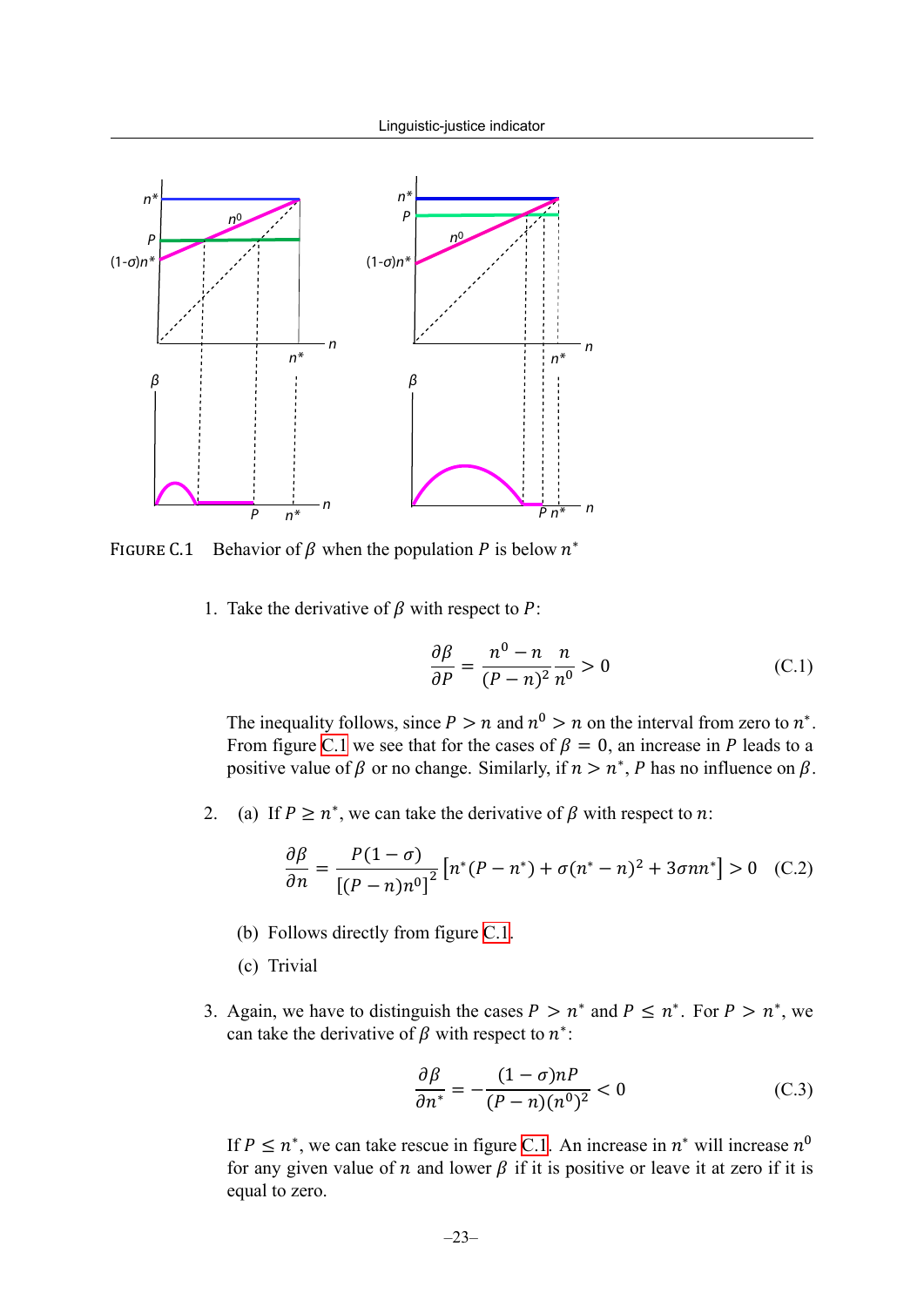4. Again, we distinguish between the cases  $P > n^*$  and  $P \leq n^*$ . For  $P > n^*$ , we can take the derivative of  $\beta$  with respect to  $\sigma$ .

$$
\frac{\partial \beta}{\partial \sigma} = \frac{nP(n^* - n)}{(P - n)(n^0)^2} > 0
$$
\n(C.4)

If  $P \leq n^*$ , we go to figure [C.1.](#page-23-0) An increase in  $\sigma$  will decrease  $n^0$  for any given value of *n* and increase  $\beta$  or leave it at zero.

5. Trivial

 $I_i^r = 1 - \beta_i$  which implies that a change in  $\beta_i$  leads to the opposite change in  $I_i^r$ . ■

#### **REFERENCES**

- <span id="page-24-4"></span>ALCALDE, JAVIER (2018). "Linguistic justice: An interdisciplinary overview of the literature". In: *Language policy and linguistic justice: Economic, philosophical and sociolinguistic approaches*. Edited by MICHELE GAZZOLA, TORSTEN TEMPLIN, and BENGT‐ARNE WICKSTRÖM. Heidelberg: Springer. Chapter 2: 65–149.
- <span id="page-24-7"></span>BERGSON, ABRAM (1938). "A reformulation of certain aspects of welfare economics". In: *Quarterly Journal of Economics* **52**: 310–334.
- <span id="page-24-6"></span>BUCHANAN, JAMES M. (1987). "The constitution of economic policy". In: *American Economic Review* **77**: 243–250.
- <span id="page-24-5"></span>BUCHANAN, JAMES M. and GORDON TULLOCK (1962). *The calculus of consent*. Ann Arbor: The University of Michigan Press.
- <span id="page-24-0"></span>DEEN, BOB and WILLIAM ROMANS (2018). "Introduction: Shaping language policies to promote stability". In: *Language policy and conflict prevention*. Edited by LAURENŢIU HADÎRCĂ, WILLIAM ROMANS, and IRYN ULASIUK. Leiden: Brill Nijhoff: 3–22.

<span id="page-24-8"></span>EDWARDS, JOHN (2009). *Language and Identity*. Cambridge: Cambirdge University Press.

- <span id="page-24-1"></span>GAZZOLA, MICHELE, TORSTEN TEMPLIN, and BENGT‐ARNE WICKSTRÖM, editors (2018). *Language policy and linguistic justice: Economic, philosophical and sociolinguistic approaches*. Heidelberg: Springer.
- <span id="page-24-3"></span>GRIN, FRANÇOIS, TOM MORING, DURK GORTER, JOHAN HÄGGMAN, DÓNALL Ó RIAGÁIN, and MIGUEL STRUBELL (2002). *Support for minority languages in Europe*. Research report. Brussels: European Commission.
- <span id="page-24-2"></span>GRIN, FRANÇOIS and FRANÇOIS VAILLANCOURT (1999). *The cost-effectiveness evaluation of minority language policies: Case studies on Wales, Ireland and the Basque Country*. Volume 2. ECMI Monograph. Flensburg: European Centre for Minority Issues.
- <span id="page-24-9"></span>HADÎRCĂ, LAURENŢIU, WILLIAM ROMANS, and IRYN ULASIUK, editors (2018). *Language policy and conflict prevention*. Leiden: Brill Nijhoff.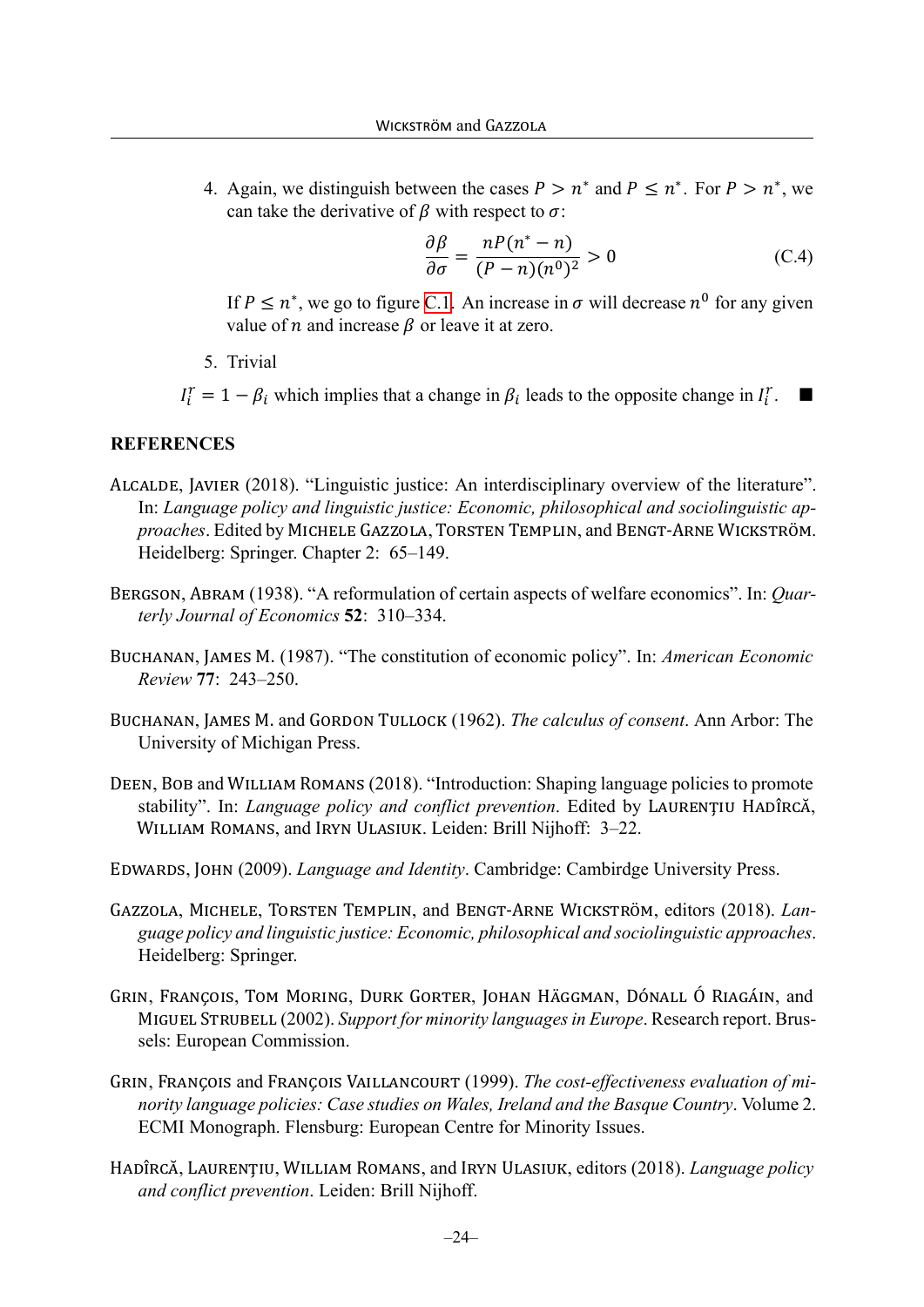- <span id="page-25-8"></span>HARSANYI, JOHN C. (1955). "Cardinal welfare, individualistic ethics, and interpersonal comparison of utility". In: *Journal of Political Economy* **63**: 309–321.
- <span id="page-25-12"></span>HCNM (1998). *The Oslo Recommendations regarding the linguistic rights of national minorities & explanatory note*. The Hague: OSCE (Organization for Economic Co-operation and Development) High Commissioner on National Minorities (HCNM).
- <span id="page-25-13"></span>— (2012). *The Ljubljana guidelines on Iintegration of diverse societies*. The Hague: OSCE (Organization for Economic Co-operation and Development) High Commissioner on National Minorities (HCNM).
- <span id="page-25-6"></span>HOBBES, THOMAS (1651). *Leviathan or the matter, forme and power of a commonwealth ecclesiasticall and civil*. London: Andrew Crooke.
- <span id="page-25-10"></span>INSTITUTUL NATIONAL DE STATISTICĂ (2011). *Recensământul populaţiei şi al locuinţelor. Volumul II: Populaƫia stabilă (rezidentă) – structura etnică şi confesională*. Technical report. București: Institutul national de statistică.
- <span id="page-25-7"></span>KANT, IMMANUEL (1797). *Metaphysische Anfangsgründe der Rechtslehre*. Königsberg: Friedrich Nicolovius.
- <span id="page-25-2"></span>KYMLICKA, WILL and ALAN PATTEN, editors (2003). *Language rights and political theory*. Oxford: Oxford University Press.
- <span id="page-25-1"></span>LIU, AMY H., DAVID S. BROWN, and MEGHAN H. DUNN (2015). "Minority language recognition and trust: Evidence from twenty-five democracies". In: *Taiwan Journal of Democracy* **11** (2): 137–162.
- <span id="page-25-0"></span>MAY, STEPHEN (2005). "Language rights: Moving the debate forward". In: *Journal of sociolinguistics* **9**.**3**: 319–347.
- <span id="page-25-4"></span>MORALES‐GÁLVEZ, SERGI and ELVIRA RIERA‐GIL (2019). "Què són polítiques lingüístiques justes? Els paradigmes actuals de la justícia lingüística". In: *Revista d'Estudis Autonomics i Federals* **30**: 25–56.
- <span id="page-25-5"></span>MOWBRAY, JACQUELINE (2012). *Linguistic justice: International law and language Policy*. Oxford: Oxford University Press.
- <span id="page-25-11"></span>NELDE, PETER (1987). "Language contact means language conflict". In: *Journal of Multilingual and Multicultural Development* **8**.**1-2**: 33–42.
- <span id="page-25-9"></span>NEUMANN, JOHN VON and OSKAR MORGENSTERN (1944). *Theory of games and economic behavior*. Princeton: Princeton University Press.
- <span id="page-25-3"></span>PATTEN, ALAN (2014). *Equal recognition: The moral foundations of minority rights*. Princeton: Princeton University Press.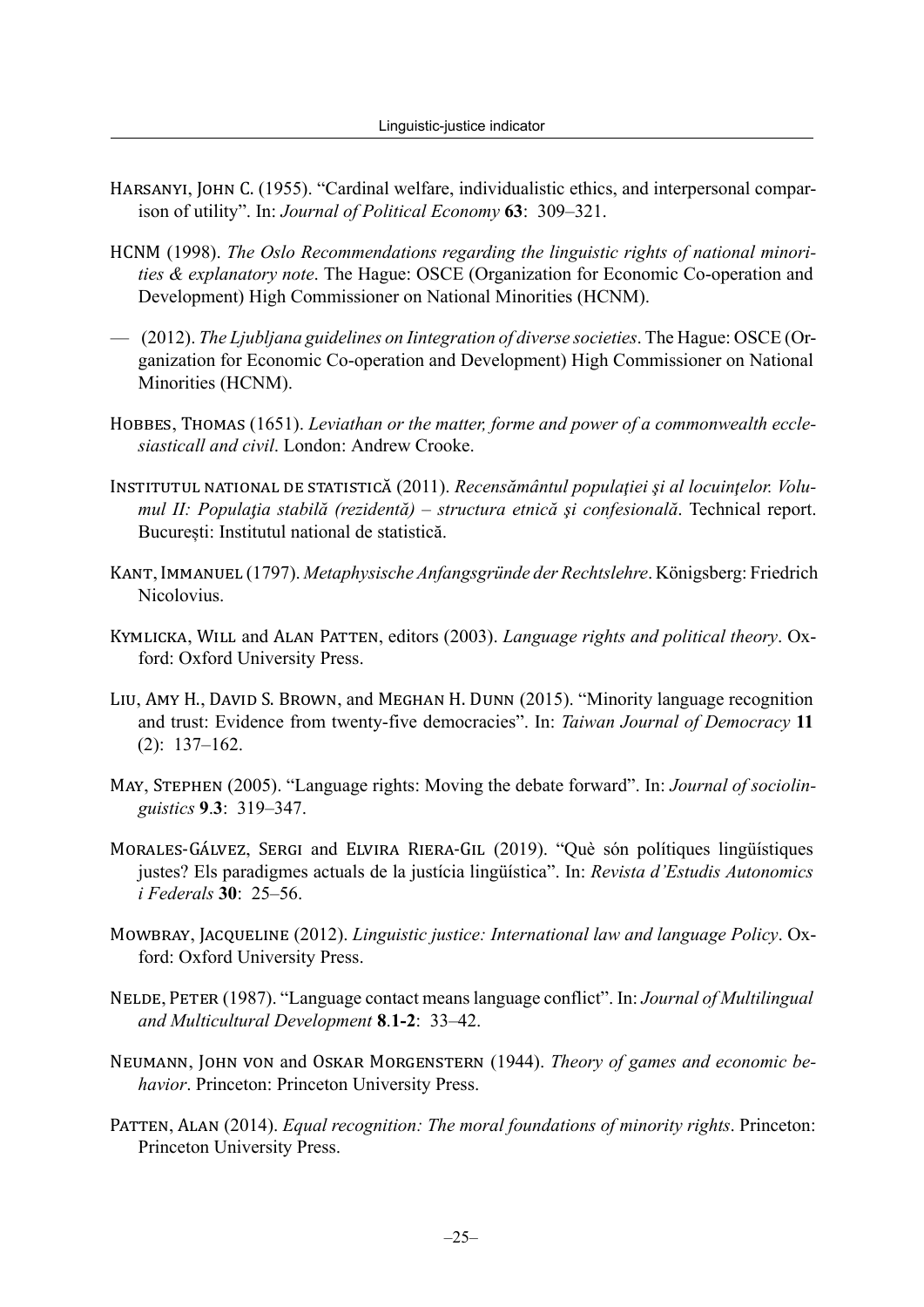- <span id="page-26-9"></span>PLATO [ΠΛΑΤΩΝ] (-395 [1888, 1980]). *Κρίτων*. Edited by J. ADAM. Cambridge: Cambridge University Press. [Originally published as: *Κρίτων*, ca. – 395.]
- <span id="page-26-8"></span>RAWLS, JOHN (1971). *A theory of justice*. Cambridge: Harvard University Press.
- <span id="page-26-3"></span>ROMÂNIA (2001). *Legea administraţiei publice locale Nr. 215/2001*. Monitorul Oficial nr. 204/23. București: România.
- <span id="page-26-10"></span>ROUSSEAU, JEAN‐JACQUES (1762). *Du contract social; ou, principes du droit politique*. Amsterdam: Marc Michel Rey.
- <span id="page-26-11"></span>SAMUELSON, PAUL A. (1947). *Foundations of Economic Analysis*. Cambridge: Harvard University Press. [Enlarged edition: PAUL A. SAMUELSON. *Foundations of Economic Analysis*. 2nd edition. Cambridge: Harvard University Press, 1983.]
- <span id="page-26-7"></span>SKUTNABB‐KANGAS, TOVE and ROBERT PHILLIPSON, editors (2016). *Language rights*. Critical Concepts in language studies. London: Routledge.
- <span id="page-26-4"></span>SLOVENSKÁ REPUBLIKA/SZLOVÁK KÖZTÁRSASÁG (2012). *Zákon o používaní jazykov národnostných menšín z 10. júla 1999, Zmena: 318/2009 Z.z.; Zmena: 204/2011 Z.z. Zmena: 287/2012 Z.z./Törvénye a nemzeti kisebbségi nyelvek használatáról 1999. július 10. Módosítva: a Tt. 318/2009. sz. törvényével; Módosítva: a Tt. 204/2011. sz. törvényével; Módosítva: a Tt. 287/2012. sz. törvényével*. Bratislava/Pozsony: Slovenská republika/Szlovák Köztársaság.
- <span id="page-26-12"></span>ŠTATISTICKÝ ÚRAD SLOVENSKEJ REPUBLIKY (2011). *Sčítanie obyvateľov, domov a bytov 2011*. Bratislava: Štatistický úrad Slovenskej republiky.
- <span id="page-26-0"></span>SUOMEN TASAVALTA/REPUBLIKEN FINLAND (2003). *Laki 423/2003 – Kielilaki/Lag 423/2003 – Språklag*. Helsinki/Helsingfors: Suomen tasavalta/Republiken Finland.
- <span id="page-26-2"></span>ULASIUK, IRYNA and LAURENŢIU HADÎRCĂ (2018). "To speak or not to speak: Minority languages, the public administration and the enforcement of linguistic requirements". In: *Language policy and conflict prevention*. Edited by LAURENŢIU HADÎRCĂ and IRYN ROMANS WILLIAMAND ULASIUK. Leiden: Brill Nijhoff: 40–51.
- <span id="page-26-1"></span>UNITED NATIONS SPECIAL RAPPORTEUR ON MINORITY ISSUES (2017). *Language rights of linguistic minorities. Practical guide for implementation*. Geneva: Office of the High Commissioner for Human Rights, United Nations.
- <span id="page-26-5"></span>VAN PARIJS, PHILIPPE (2011). *Linguistic justice for Europe and for the world*. Oxford political theory. Oxford: Oxford University Press.
- <span id="page-26-6"></span>VARENNES, FERNAND DE (2007). "Language rights as an integral Ppart of Hhuman Rrights – A legal perspective". In: *Democracy and human rights in multicultural societies*. Edited by MATTHIAS KOENIG and PAUL DE GUCHTENEIRE. London: Routledge: 115–126.